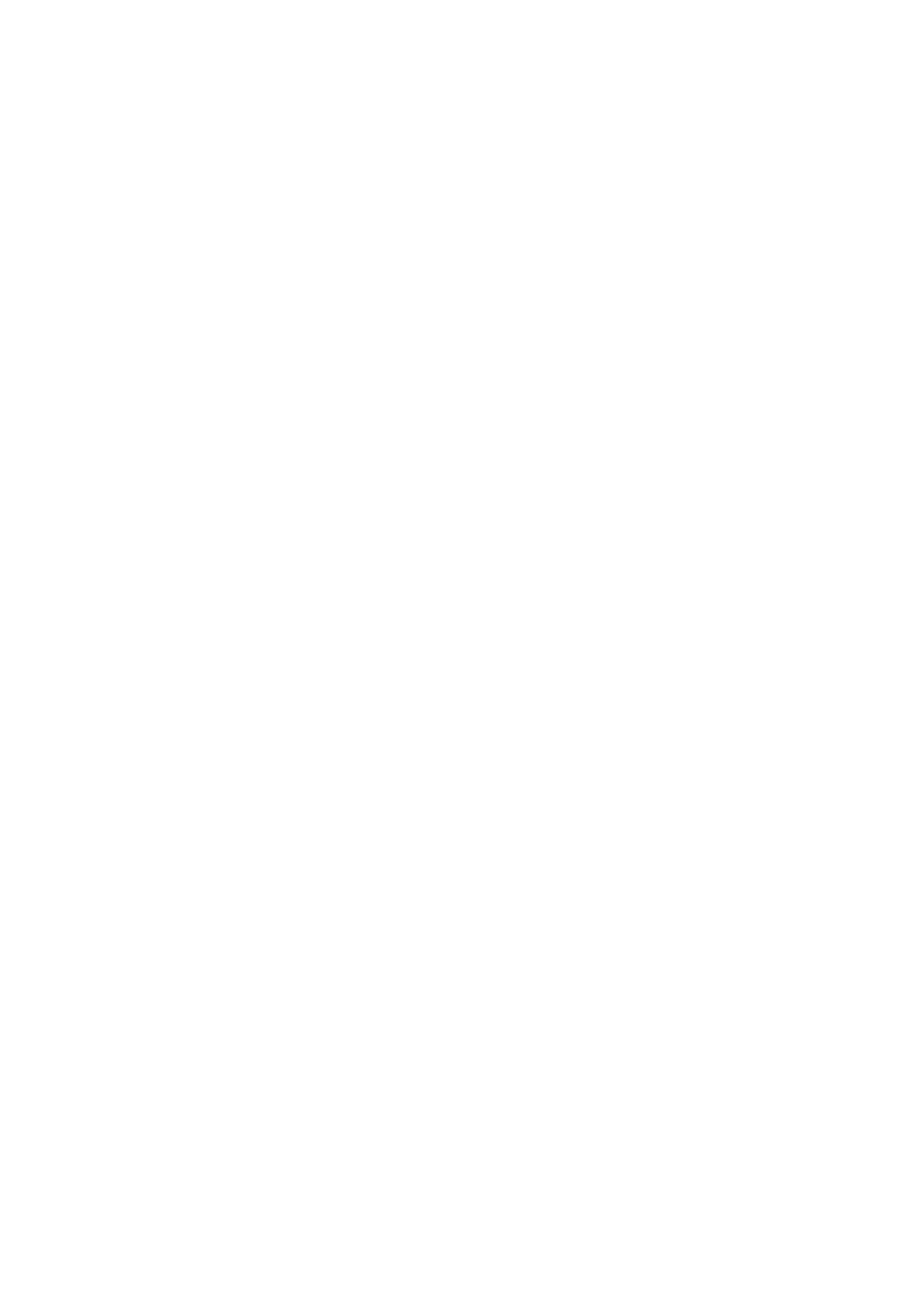# IRRC Annual Report 2017

| Director's Overview                                                                            | 1. |
|------------------------------------------------------------------------------------------------|----|
| The Centre's performance relative to its KPIs (and its Objectives) for 2017                    | 5  |
| Contributions towards IRRC KPIs for 2018–2020 triennium, not otherwise listed                  | 12 |
| Contributions towards the new IRRC Objectives for 2018-2020 triennium,<br>not otherwise listed | 13 |
| Dates of, and attendance at, meetings of the Centre's Steering Committee 2017                  | 15 |
| Statement of financial performance certified by the presiding faculty finance manager          | 16 |
| <b>Funding sources</b>                                                                         | 18 |
| Details of consultancies, research projects, project outputs                                   | 19 |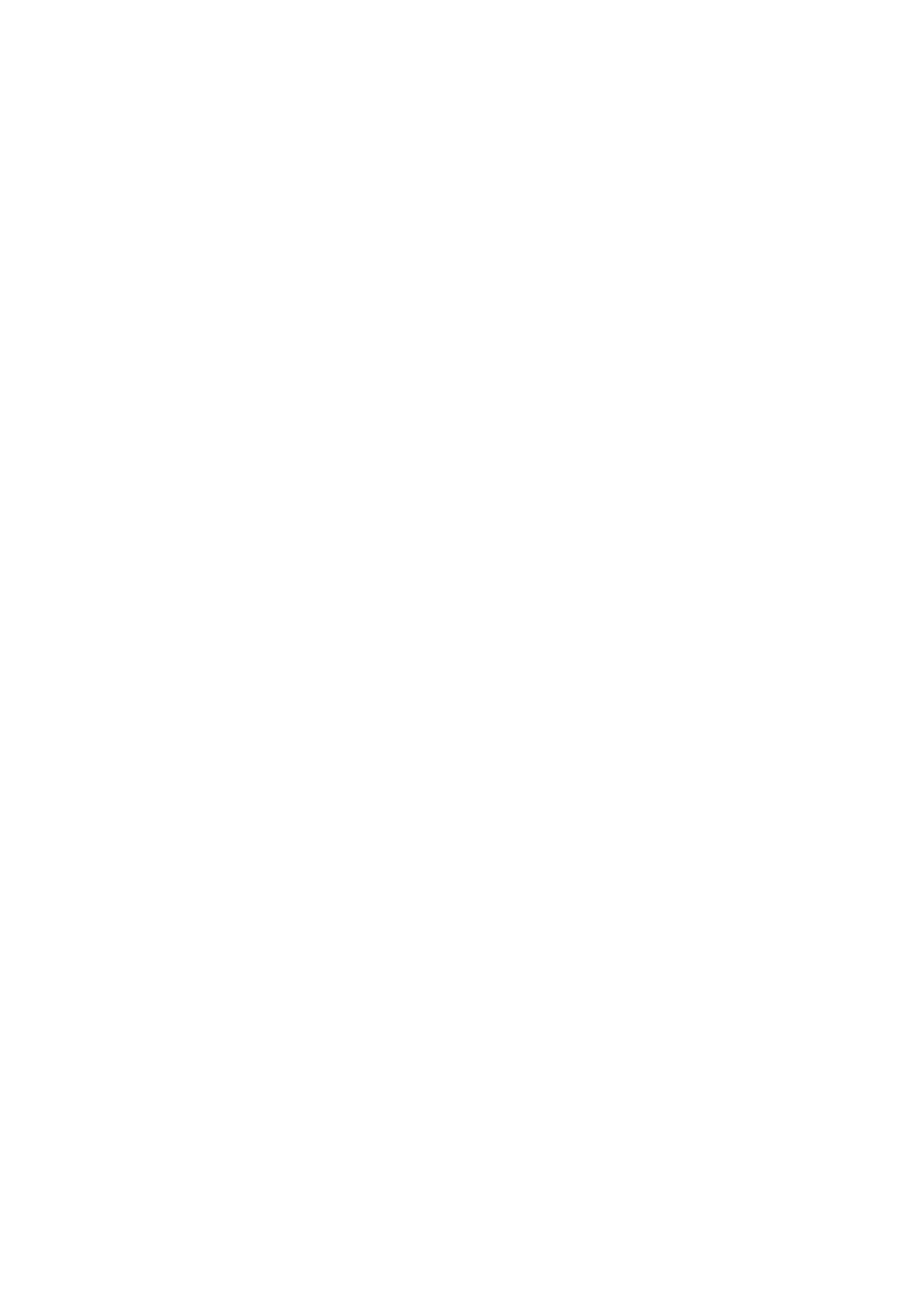# **Industrial Relations Research Centre Annual Report 2017**

## **Director's Overview**

The Industrial Relations Research Centre (IRRC), founded in 1980, brings together research associates from inside and outside UNSW. We collaborate in conducting and diffusing research that contributes to policy and practice in fields such as the regulation of labour standards, workplace health and safety, workforce development, and labour market policy implications of climate change.

The IRRC functions to fulfil the Objectives it has adopted to fulfil its Mission (below) and the Key Performance Indicators (KPIs) set for it through periodic, formal reviews (normally triennial). By the end of 2015, the IRRC had met all its KPIs for the triennium 2013–16. The next review had been expected in late 2016.

However, due to recent changes in how UNSW manages and oversees its research centres – it delegated responsibility to host faculties – the Business School conducted that review during November 2017. For that review, the Director developed a three-year strategic business case, subsequently ratified by the Steering Committee at its 13 November 2017 meeting, that included additional IRRC Objectives and revised, expanded and more ambitious KPIs.

During 2017, the IRRC continued to meet its (legacy) Objectives and KPIs as well as meeting most of the new Objectives and additional KPIs slated for 2018-20.

The UNSW Business School hosts the IRRC, provides it with office accommodation (Quadrangle 1039) and with its office and CIT infrastructure. As well, the faculty, through its Associate Dean – Research (ADR) generously funded the buying out of half the Director's teaching load for 2017. This enabled the Director to spend much more time seeking funding, research and industry engagement opportunities and in event organising on behalf of the IRRC. We thank the successive ADRs during 2017, Professors James Morley and Elizabeth Carson for their strong support.

The IRRC has also continued to benefit from the substantial and varied support from the Business School at UNSW Canberra. We thank its Head (our Deputy Director), Professor Michael O'Donnell.

A major activity of the IRRC, featured as is Objective 4 and KPI 3, is to produce *The Economic and Labour Relations Review (ELRR)*, an international journal, published four times a year, on the intersection of economic, social and labour market policy research. In 2017, ELRR was in its  $28<sup>th</sup>$  year. Sage Publishing Ltd published the journal on behalf of, and with annual funding support of 8000 GBP from, the UNSW Business School.

*Peter Sheldon*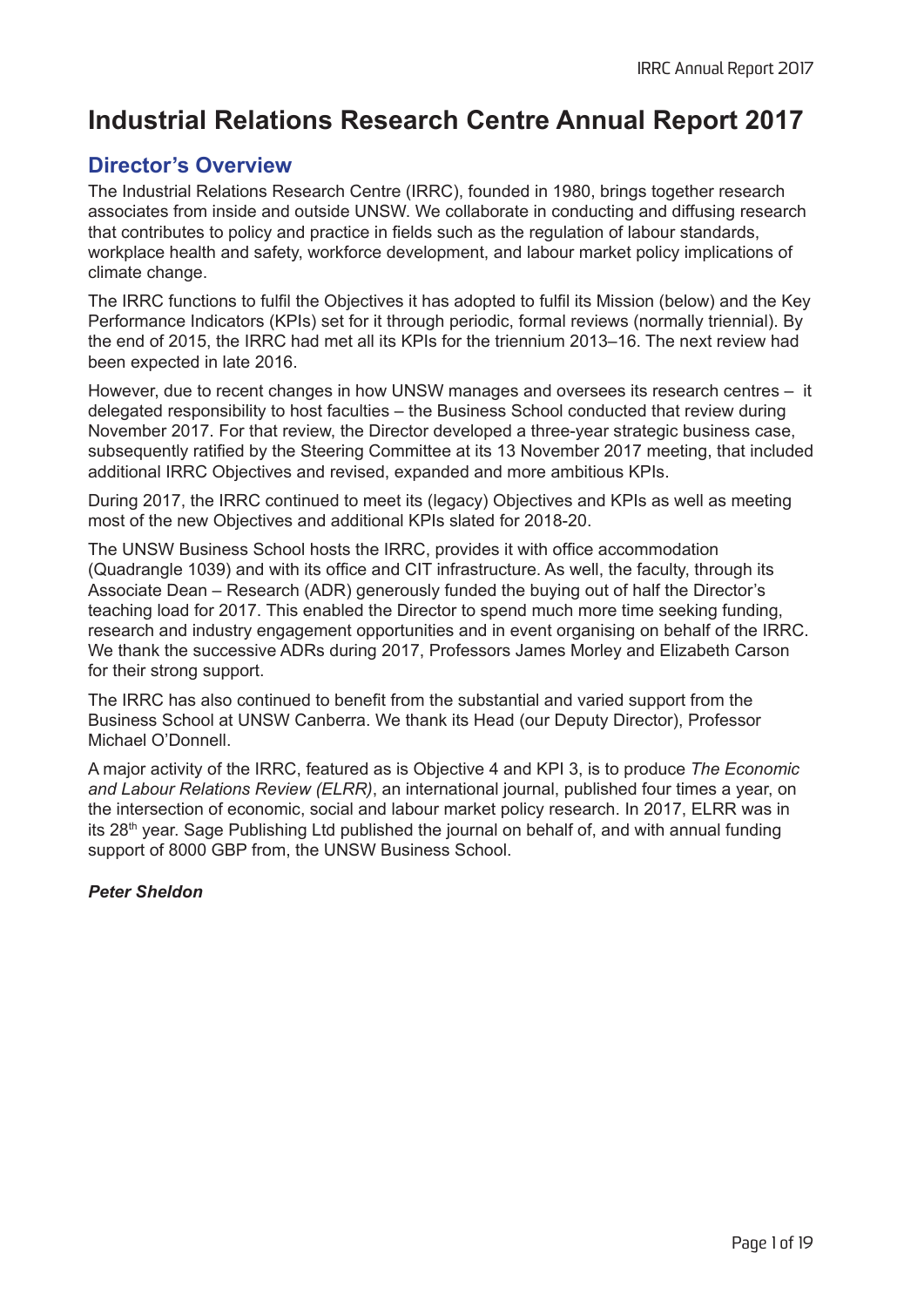## **Our mission**

The aim of the IRRC is to promote research on work, labour markets and industrial relations that will contribute to productive, satisfying and fair work arrangements.

### **Our values**

We are committed to:

- Sponsoring rigorous, independent, evidence-based research that is creative and original
- Acting in the public interest, through ethical research, open communication and accountability.

#### **Objectives for 2017 and beyond**

The IRRC Steering Committee, at its 13 November 2017 meeting, re-confirmed its existing Objectives – numbered 1 to 7 (below) – from the 2013–2016 triennium. At that meeting, the Steering Committee also adopted another three objectives for 2018-2020 – numbered 8 to 10 (below):

- *Objective 1*: To promote better understanding of labour markets and industrial relations
- *Objective 2*: To promote safe, engaged, productive and fair workplaces
- *Objective 3*: To encourage the recognition, development and utilisation of skills
- *Objective 4*: To continue to build the impact of *The Economic and Labour Relations Review*
- *Objective 5*: To engage with industry, community and government in the production and dissemination of research
- *Objective 6*: To build our working relationships and international outreach
- *Objective 7*: To help develop emerging scholars.
- *Objective 8*: To further UNSW Strategy 2025, particularly the pillars of Engagement and Impact.
- *Objective 9*: To address UNSW Grand Challenges, particularly Inequality and Climate **Change**
- *Objective 10:* To collaborate with and bring together, in shared projects, colleagues and academic units across the UNSW in pursuit of the other objectives, reflecting the UNSW 2025 Strategy's emphasis on *interdisciplinary research and collaborations*.

In summary, during 2017 the IRRC pursued these objectives (including new ones, 8-10) through:

- Individual and collaborative research projects including projects funded by competitive grants and industry contracts
- Publication of the findings of this research in scientific journals and books
- Dissemination of research results to the wider community through media releases/social media, seminars/conferences, keynote addresses, industry forums, consultancies and reports
- Provision of human resource practitioner materials such as job analysis data
- Provision of infrastructure and staffing for publishing *Economic and Labour Relations Review*.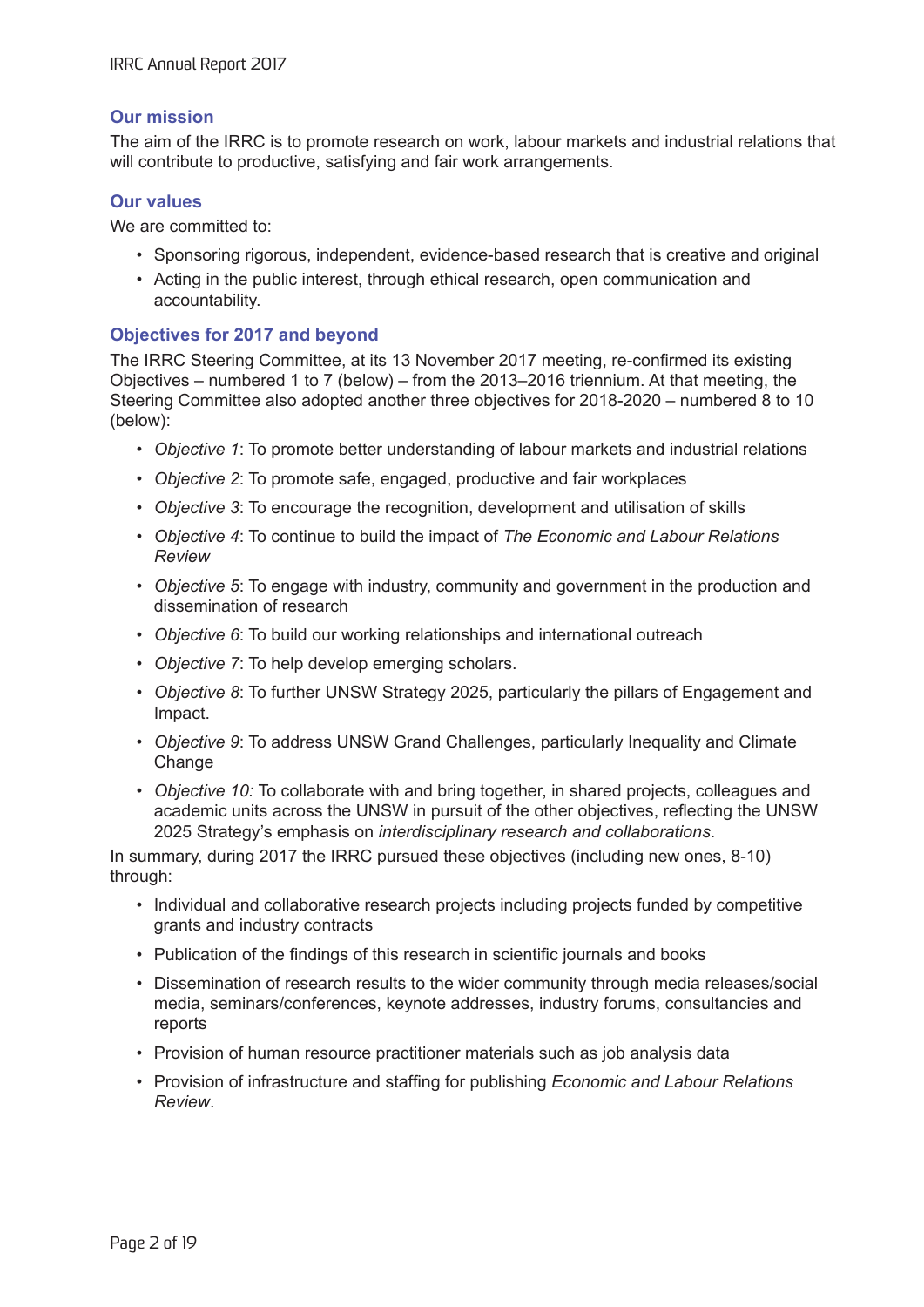## **IRRC Governance in 2017**

*Presiding faculty*: UNSW Business School *Chair*: Professor James Morley (until August); Professor Elizabeth Carson (August-December) *Director*: Professor Peter Sheldon, School of Management, UNSW *Deputy Director*: Professor Michael O'Donnell, Head of School of Business, UNSW Canberra

#### *Steering committee*

Chair, Director and Deputy Director, plus:

Professor Karin Sanders, Head of School of Management, UNSW

Professor Michael Quinlan, School of Management, UNSW

(Honorary) Associate Professor Anne Junor, IRRC.

Professor Daryll Hull, Department of Marketing and Management, Macquarie University

Associate Professor Peter Kriesler, School of Economics, UNSW,

Dr Sharron O'Neill, School of Business, UNSW Canberra

Dr Sue Williamson, School of Business, UNSW Canberra

## *Advisory committee (in abeyance during 2017)*

*Chair*: Professor Lucy Taksa, Associate Dean, Research, Faculty of Business and Economics, Macquarie University

Ms Juliet Bourke, Partner, Deloitte Australia

Ms Philippa Hall, Pay Equity Consultant

Professor Emeritus Geoffrey Harcourt, Economics, UNSW

Mr Tim Harcourt, J.W. Nevile Fellow in Economics, UNSW

Mr Paul Ryan, Australian Road Transport Industry Organisation

Ms Judith Wright, Senior Industrial Officer, ASU

The Honourable Lance Wright QC

## **IRRC Associates 2017**

IRRC Associates are suitably qualified academic researchers who research in areas relevant to the Centre's objectives and who, on the basis of their past publications and current interests, can contribute to the IRRC's mission and objectives.

- Associates may join the IRRC by invitation or application, following endorsement of the Steering Committee, normally for a three-year period
- Associates may be appointed to the IRRC in an honorary capacity from inside UNSW or in a Visiting capacity from another Australian University
- Associates who are retired academics may be appointed in an Honorary capacity
- Overseas associates many be appointed in an Honorary capacity
- The Dean, UNSW Business School approves all appointments from outside UNSW. Level D and E appointments require additional approval of the Director, Human Resources, UNSW.

## *Honorary and Visiting Associates located in the IRRC office*

Honorary Professor P.N. (Raja) Junankar, UWS, IZA (to 30/6/2018)

Honorary Associate Professor Anne Junor (to 31/12/2017 – renewed in 2018)

Dr Neil Hart (Honorary Senior Lecturer, appointment renewed for two years, 2017)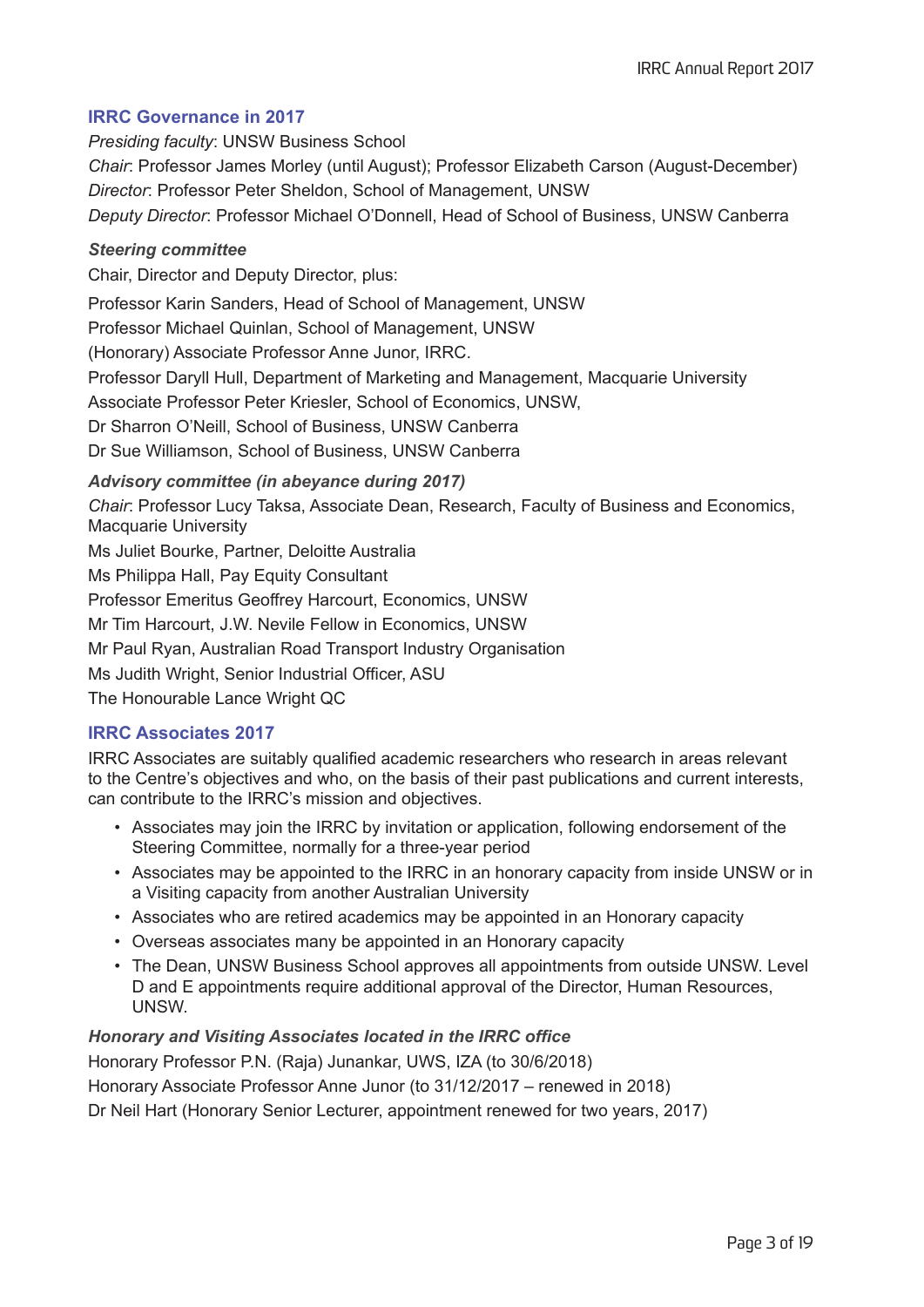## *Located in UNSW Business School, UNSW*

Professor Peter Sheldon, School of Management, Director Professor Michael Quinlan, School of Management, Director IRRC Professor Nick Wailes, Associate Dean Digital & Innovation Associate Professor Ian Hampson, School of Management Associate Professor Peter Kriesler, School of Economics Dr Louise Fitzgerald, Management/Education Development Unit Dr Sarah Gregson, School of Management Dr David Morgan, School of Management Dr Tracy Wilcox, School of Management

## *Located in School of Business, UNSW Canberra*

Professor Michael O'Donnell, Head, School of Business, UNSW Canberra; IRRC Deputy **Director** 

Dr Sharron O'Neill, School of Business, UNSW Canberra Dr Sue Williamson, School of Business, UNSW Canberra

*External Appointees and Visitors during 2017*

Professor Alistair Rainnie (to 28/2/2018) Professor Mark Harcourt, Waikato Management School (to 31/7/2017) Honorary Professor John Lodewijks (to 31/12/2017) Professor Elisabetta Magnani, Head, Department of Economics, Macquarie University Associate Professor Jocelyn Pixley. Macquarie University Professor David Walters, Cardiff University, Wales Professor Charles Woolfson, Linkoping University, Sweden Associate Professor In Jun, Head, School of Management, Yeungnam University, Republic of Korea Dr Elsa Underhill, Deakin University, Australia

## **Research Assistants (casually employed)**

Dr Tanya Carney Ms Noa Sheer Mr Anthony de Rosa Pontello

## **Professional and Technical Staff**

Ms Margaret Wallace. Casual Project Officer: *ELRR* development, editorial and marketing Mr Jason Antony. Part-time Administrative Assistant and *ELRR* Editorial Administrator.

## **IRRC KPIs for 2017**

During 2017, the IRRC continued to be guided by those (legacy) KPIs for the 2013-16 triennium:

- KPI 1: Apply for/secure one major competitive research grant (eg ARC linkage)
- KPI 2: Complete/make substantial progress towards completing at least one existing large competitive grant-funded project
- KPI 3: Publish four issues of the journal ELRR per year (16 over the planning cycle)
- KPI 4: Publish one book (research monograph) with a reputable international publisher
- KPI 5: Publish 16 by-lined articles in refereed journals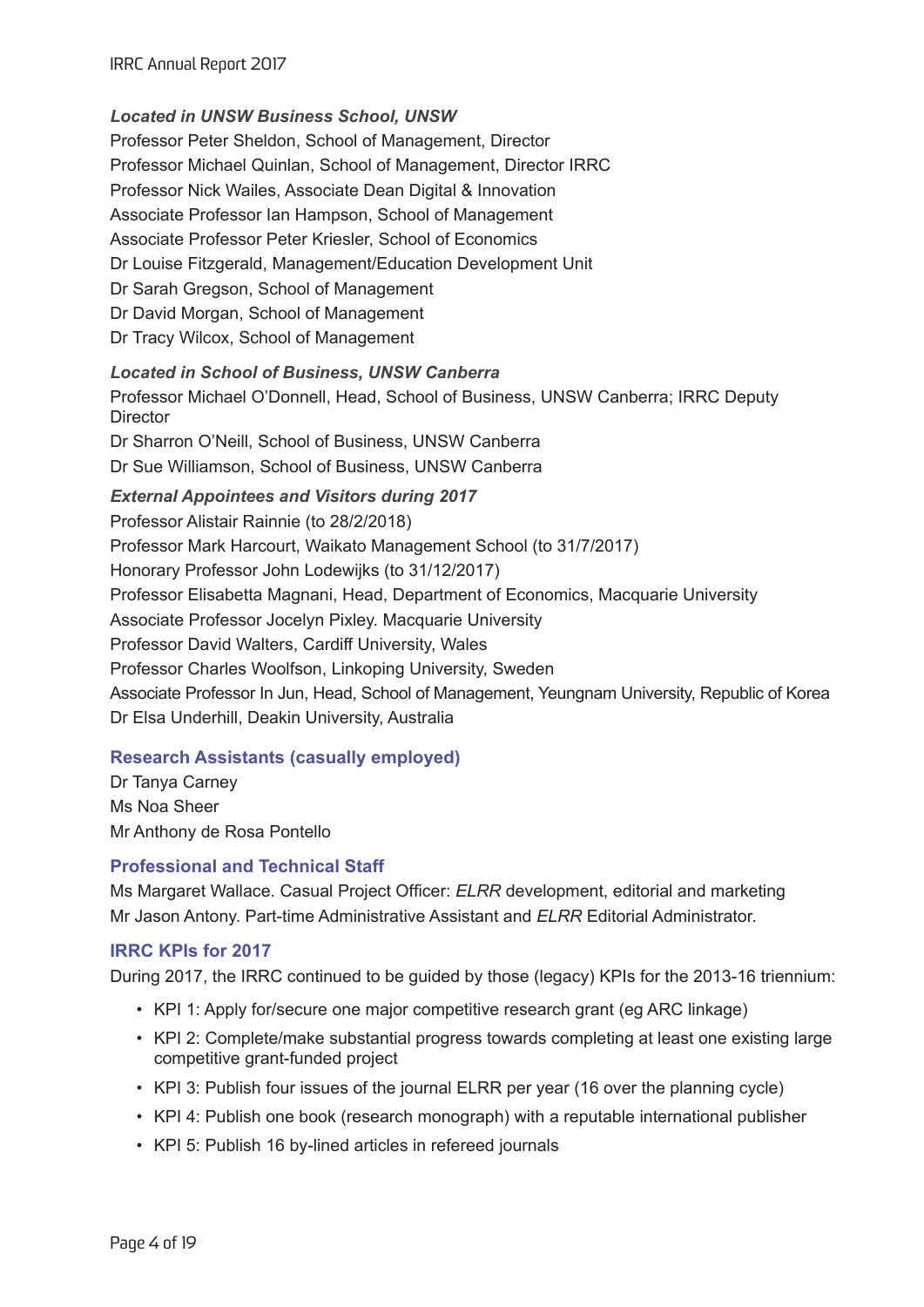- KPI 6: Deliver at least four presentations at conferences/public forums and run at least one event/conference (in addition to invited guest speakers)
- KPI 7: Provide submissions to or serve on at least one government advisory body relevant to the centre's research expertise
- KPI 8: Network with overseas researchers in terms of collaborative projects and arrange at least two presentations/visits at the Centre.

The new KPIs the IRRC Steering Committee adopted on 13 November 2017 are as follows:

#### **IRRC KPIs for the 2018–2020 triennium**

- KPI 1: Apply for/secure one major competitive research grant *each year* (eg ARC Linkage) relevant to IRRC research goals/expertise.
- KPI 2: Apply for/secure one industry-funded research project *each year* (including from eg NGOs, unions, employer associations) relevant to IRRC research goals/expertise
- KPI 3: Complete/make substantial progress towards completing at least one existing large competitive grant-funded project relevant to IRRC research goals/expertise.
- KPI 4: Publish four issues of the journal, *Economic and Labour Relations Review*, per year (12 over the planning cycle)
- KPI 5: Publish three (by-lined) books (research monographs) with a reputable international publisher (one in next 12 months)
- KPI 6: Publish 15 (by-lined) articles in scientific journals, ranked A and above. (5 in next 12 months)
- KPI 7: Deliver at least 18 (by-lined) presentations at conferences/public forums (5 in next 12 months)
- KPI 8: Run at least one event/conference *per year* relevant to IRRC research goals/ expertise.
- KPI 9: Provide submissions to or serve on at least two government advisory bodies relevant to IRRC.
- KPI 10: Network with overseas researchers in terms of collaborative projects, arranging at least two presentations/visits at the centre (1 in next 12 months).
- KPI 11: Maintain an active presence through expert comment and discussion in media outlets

## **The Centre's performance relative to its KPIs (and its Objectives) for 2017**

#### **KPI 1: Apply for/secure one major competitive research grant (eg ARC linkage)**

**\* LP170101029** December 2017**,** Australian Research Council Linkage Project application: 'Aircraft maintenance in Australia: harmonisation and workforce renewal'.

Chief Investigators are: Ian Hampson (School of Management), **Anne Junor** (IRRC), Jason Middleton (School of Aviation), and **Sarah Gregson** (School of Management and IRRC).

Partner Investigators, Ken Cannane (Aviation Maintenance Repair and Overhaul Business Association) and Stephen Re, Australian Licensed Aircraft Engineers Association).

Partner Organisations: Regional Aviation Association of Australia, Regional Development Australia Sydney, the Transport and Logistics Centre, and Svensk Flygteknikerförening (the Swedish Flight Engineers' Association).

*This activity contributed to all IRRC Objectives except no. 4 (ELRR)*.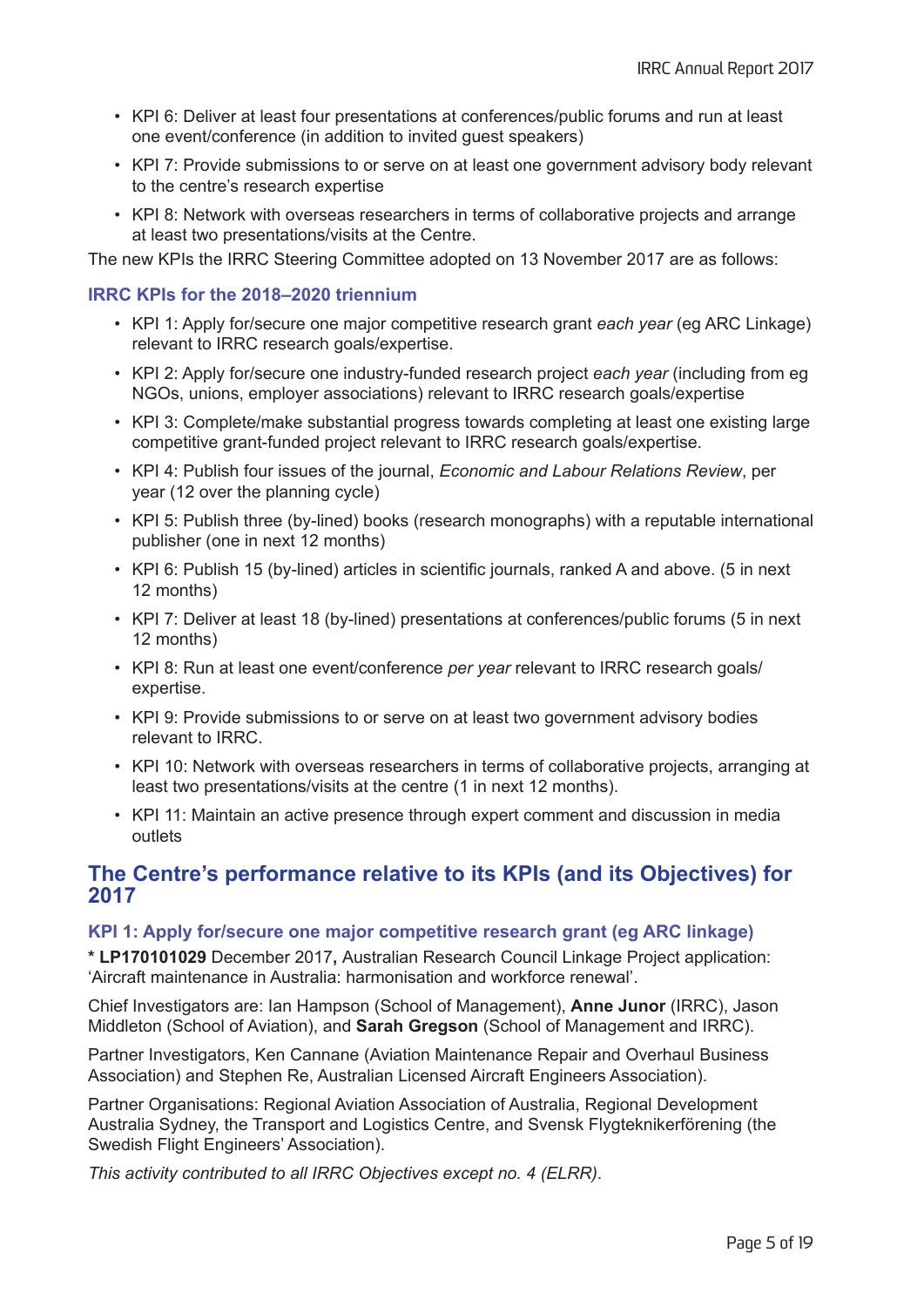#### **KPI 2: Complete/make substantial progress towards completing at least one existing large competitive grant-funded project**

\* **SP16-5285 (\$277,000)**, Office of Learning and Teaching Strategic Priority Commissioned Grant: 'Scholarly teaching fellows as a new category of employment in Australian universities: impacts and prospects for teaching and learning'.

During 2017 **Anne Junor (CI)** was engaged in the first year of this two-year research project. She contributed to the conducting of over 80 interviews with university managers and scholarly teaching fellows, as well as to numerical data analysis. The first academic article from the project was drafted and submitted to the *Journal of Industrial Relations* for review.

Lead institution: University of Technology, Sydney. Partner institutions: Griffith University, UNSW, and the University of Canberra.

Project Leader is Associate Professor James Goodman. Other team members are Dr Keiko Yasukawa, Associate Professor Anne Junor, Dr Kaye Broadbent, Professor Glenda Strachan, Associate Professor Tony Brown.

\* **LE170100099 (\$450,000)**, Australian Research Council Linkage Infrastructure Equipment and Facilities (LIEF) Grant: *'*Comprehensive legal research resources for Australian Industrial and Workplace Relations Law', announced November 2016, started early 2017.

**Michael O'Donnell** and **Peter Sheldon** are CIs among a team from 8 universities – including, from UNSW: the Law School, IRRC and UNSW Canberra.

- Principal CI: Andrew Mowbray UTS (Austlii)
- Research Team: Professor Andrew Mowbray; Dr Philip Chung; Professor Andrew Stewart; Professor Graeme Orr; Associate Professor Anna-Louise Chapman; Associate Professor Shae McCrystal; Professor Mark Bray; Professor Peter Sheldon; Professor Michael O'Donnell; Dr Jillian Murray; Dr Michael Rawling; Mr Anthony O'Donnell

**Peter Sheldon's** involvement is explicitly on behalf of the IRRC and the IRRC contributed \$5,000 to the project as part of a UNSW contribution of \$240,000.

Peter Sheldon was involved in team discussions regarding priorities and phasing of the project.

*This activity contributed to all IRRC Objectives except no. 4 (ELRR) and 7 (emerging scholars)*

#### **KPI 3: Publish four issues of the journal** *The Economic and Labour Relations Review (ELRR)* **per year**

In 2017, *The Economic and Labour Relations Review (ELRR)* continued to be published quarterly (and in a timely way) by Sage Publishing Ltd.

ELRR brings together research in economics and labour relations through a multi-disciplinary approach to policy questions. It publishes research that critically assesses dominant policy orthodoxies, as well as alternative models, thereby facilitating informed debate. The journal particularly encourages articles that take a critical approach to neoliberalism, that adopt a post-Keynesian (heterodox) approach to economics, or that explore rights-, equality- or justice-based approaches to labour relations and social policy.

In 2017, the IRRC continued to carry administrative responsibility for the journal. The IRRC also provided academic leadership and administrative support via the honorary appointments of editor-in-chief, Anne Junor, executive editor, Raja Junankar, and book review editor, Neil Hart. *ELRR* is also the journal of the Australian Society of Heterodox Economists, whose Director is IRRC Associate, Peter Kriesler.

The School of Business UNSW Canberra also contributed academic leadership and administrative support via the honorary appointments of co-editor in chief Anne Holmes and executive editor Anis Chowdhury.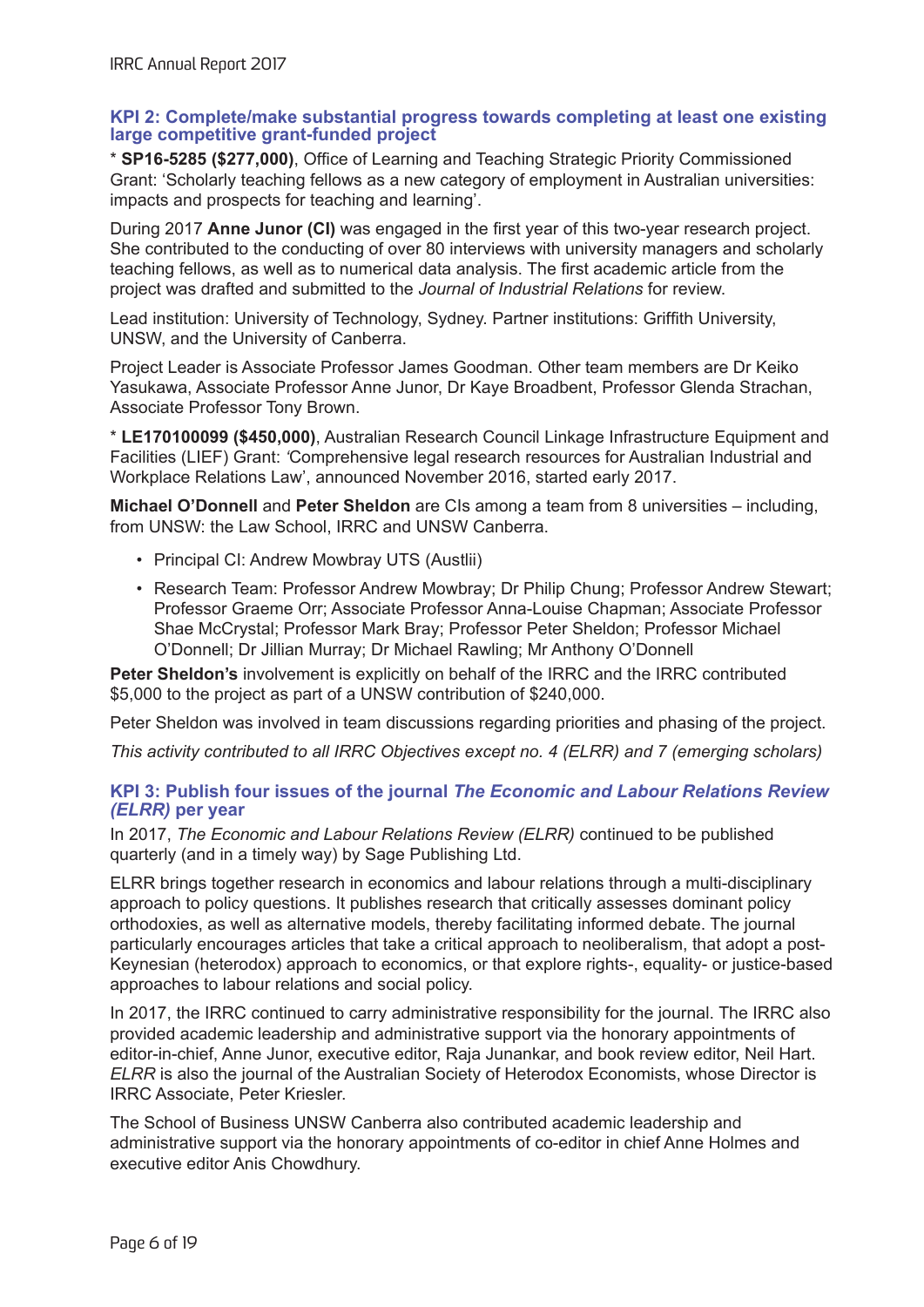As *ELRR* Executive Editors or members of its Editorial Committee, other IRRC Associates – P Sheldon, M Quinlan, P Kriesler, J Lodewijks, T Wilcox, E Magnani, M O'Donnell and I Hampson collaborated with colleagues from several UNSW schools, faculties and centres: M Johnson (FASS); P Saunders (Social Policy Research Centre), GC Harcourt, J Nevile and T Harcourt (Economics).

The journal had (and has) a growing pipeline of articles published ahead of print on the Sage Online First website. In addition, Sage published (on-line) past articles, grouped under topical themes, as 'Editor's Choice' collections.

Changes to the journal's operations included:

- The following new members were welcomed to the ELRR Advisory Board:
	- o Professor Jill Rubery, Alliance Manchester Business School, UK
	- o Professor Piotr Żuk, University of Wrocław, Poland
- $-$  The following new members were added to the ELRR Editorial Committee:
	- o Professor Michelle Baddeley, UNISA
	- o Dr Elsa Underhill, Deakin University
	- o Dr Michael Peters, UNSW

The following sub-committees were formed through further additions to the ELRR Editorial Committee and worked actively:

- Methodology screening (Bruce Bradbury and Raja Junankar UNSW, Dr Antonio Rodriguez Andres, Technical University of Ostrava, Czech Republic, Dr Astghik Mavisakalyan, Curtin Business School
- Finance and operations (Peter Sheldon)
- Publicity and social media (Michael Johnson, Michael Peters, Tracy Wilcox UNSW)
- Special Issues (GC Harcourt, Raja Junankar, Michael Quinlan, UNSW)
- Book reviews and obituaries (GC Harcourt, N Hart UNSW, N Ebert Macquarie)

Compliance with Sage's espoused policy of inclusiveness, and our own social justice goals mean not rejecting a deserving MS just on language grounds. This nevertheless entails a heavy editorial workload. The breadth of submissions generated not only considerable editorial work in supporting emerging scholars, for example from Eastern Europe and the Global South, but a risk of limited citations.

#### *ELRR publication highlights of 2017*

The September 2017 issue of *ELRR* (Vol 28(3)) contained a symposium on the gig economy organised by Jim Stanford (The Australia Institute). By May 2018, this symposium had attracted 11,855 downloads, Altmetric scores ranging from 19 to 138; 15 Crosref citations; and 12 Web of Science citations and 28 Google Scholar citations.

In more detail, the four issues for 2017 included the following:

- $-$  Volume 28(1) March mini-symposia
	- $\circ$  Gender and precarious employment raising of Australia pension age (V Sheen, Australia); intergenerational improvements in South Korea (France, UK)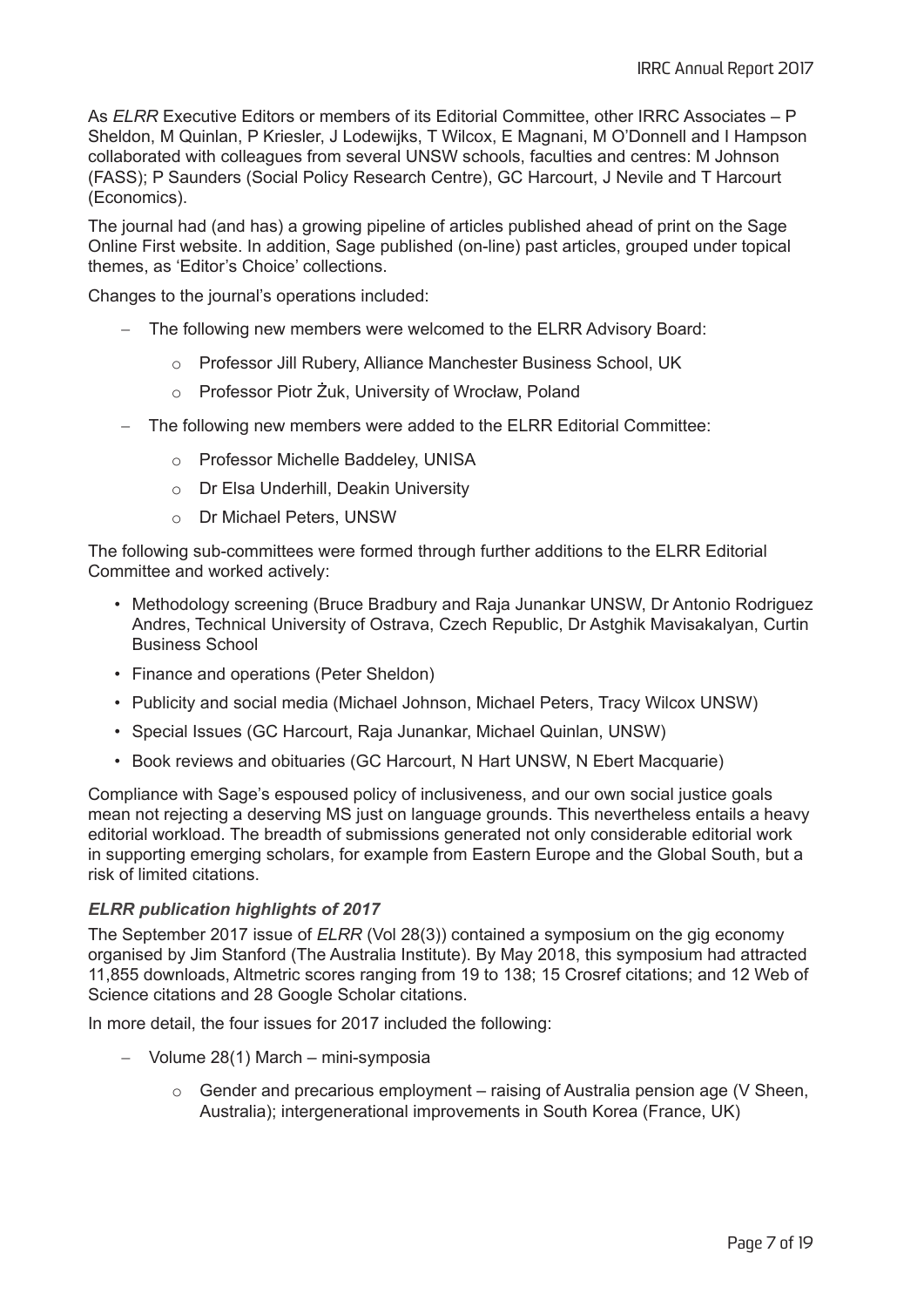- $\circ$  Sustainable development arresting natural resource depletion (D Lindenmayer); national plan for transition to a low-carbon future (P Troy, Australia)
- $\circ$  Neoliberalism and employment fiscal consolidation and unemployment in Europe; employee attitudes in neoliberal Poland; the TTIP; Polanyi vs Streeck; neoliberal constraints on ALP 2007-2013.
- Volume 28(2) June Lead article: Keynes and behavioural economics; symposium on financialisation and industry policy
	- $\circ$  Keynes' psychology and behavioural macroeconomics theory and policy (M) Baddeley)
	- o Australian automotive industry demise (J Stanford)
	- $\circ$  Industry policy comparison of India, China, Indonesia (T Barnes); Malaysia (M O'Donnell et al), Cambodia (M Turner et al)
	- o US farm workers; child labour in Pakistan, youth and employment scarring in three SE Europe transition economies
- Volume 28(3) September Lead article economics and happiness; gig economy
	- $\circ$  Why do economists study happiness (Piekałkiewicz, Itraly)
	- o Symposium on gig economy (Stanford, Stewart, Lewchuk, Minter, Flanagan, Australia, Canada)
	- o Employee screening in China (Hlasny, Korea)
- Volume 28(4) December Financialisation, construction work and inequality
	- o IR discursive frameworks (Fry & Mees)
	- o Financialisation & labour Australian construction industry (Rafferty, Bryan et al)
	- o Financialisation & inequality (Westcott & Murray)
	- o Nanotechnology, OHS & voluntary regulation (Foladori, Mexico)
	- o Trade openness, labour standards and growth (Andres & Polat)

#### *Comparative trends - ELRR submissions and decisions by year*

|                            | 2013 | 2014 | 2015 | 2016 | 2017 |
|----------------------------|------|------|------|------|------|
| Original submissions       | 89   | 76   | 134  | 103  | 109  |
| Finally accepted           | 32   | 23   | 32   | 20   | 28   |
| Rejected – desk- and final | 36   | 42   | 60   | 80   | 81   |
| Acceptance rate            | 49%  | 35%  | 35%  | 20%  | 25%  |

Note: Not all final decisions occurred in the year of original submission Source: Publisher's Annual Report, October 2017 (updated by Editor in Chief, May 2018)

#### *2017 Trends in brief*

*Circulation*:

7,381 total circulation in 2016; **7,462 total circulation January to October 2017** 

#### *Online Usage*:

30,712 full-text downloads in 2016; **33,546 full-text downloads January to October 2017**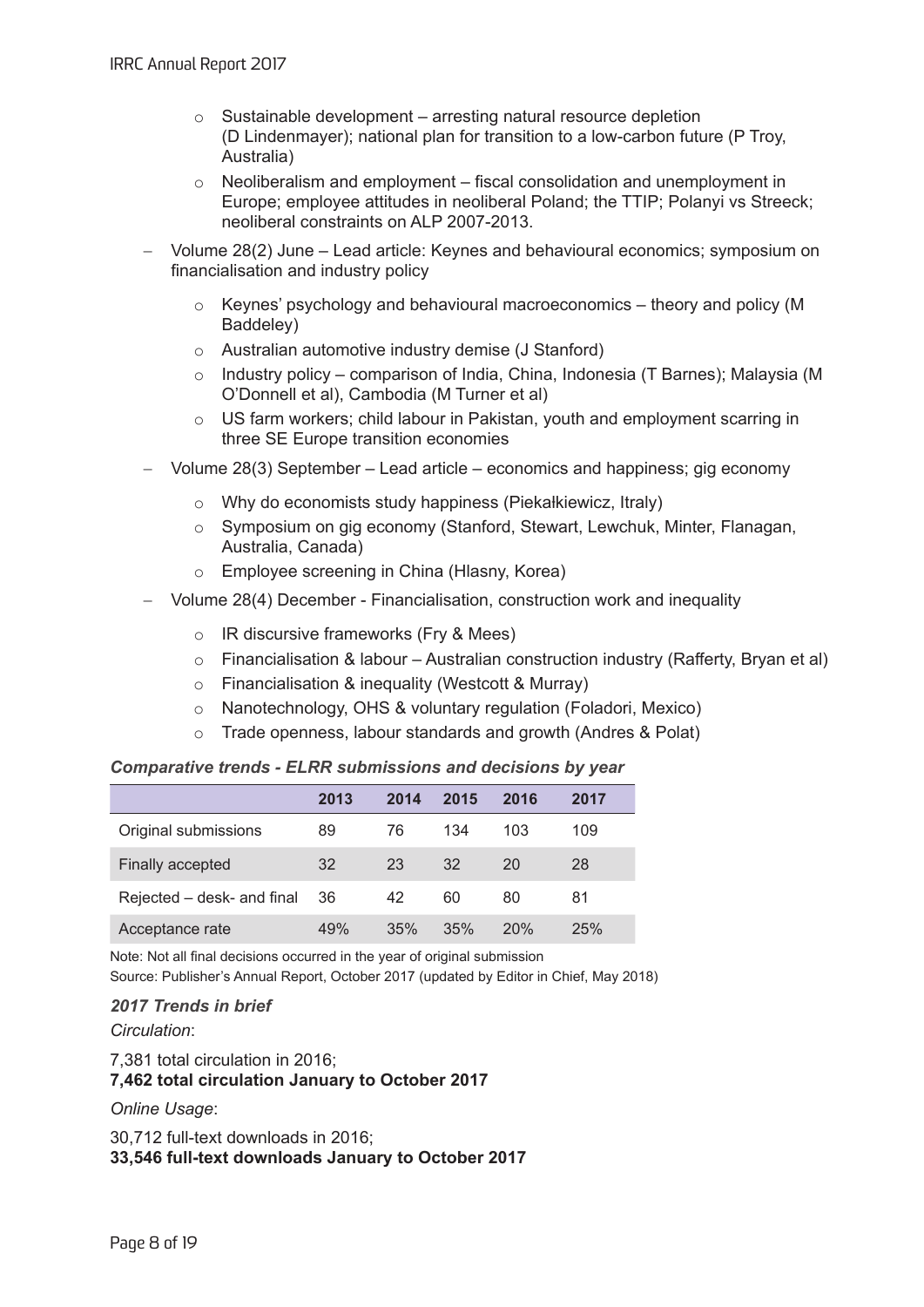*Impact Factor*:

2016 5-year Impact Factor 0.612; 2015 2-year Impact Factor 0.582; 2016 2-year Impact Factor 0.456; 2017 5-year Impact Factor 0.899; **2017 2-year impact factor 0.887 (confirmed**)

#### *Marketing*:

6,286 followers by October 2017 on SAGE Management Twitter channel; 251 followers on @TheELRR.

## *Engagement as measured by high Altmetric scores:*

Altmetric scores track outreach and engagement by reader type (eg) member of public, policymaker, science communicator and by country. Altmetric scores measures online mentions of an individual academic journal article across social media, news outlets, blog sites and reference sites.The score is derived from an automated algorithm, and represents a weighted count of research outputs reflecting the relative reach of each type of source.

The highest Altmetric scores for articles published in 2017 were:

- 138 (Top 5%): 'Regulating work in the gig economy: What are the options?' (A Stewart and J Stanford, Vol 28(3), Sept) (4,986 downloads to May 2018)
- 32 (Top 5%) 'Halting natural resource depletion: Engaging with economic and political power' (D. Lindenmayer Vol 28(1), March
- 26 (Top 5%) 'Why do economists study happiness?' (M Piekałkiewicz Vol 28(3), Sept (1411 downloads to May 2018)

## *Engagement through other scholarly contribution*

ELRR is privileged to have the guidance of senior scholars in both economics and labour relations.

In recent years Emeritus Professor GC Harcourt has recruited contributions from eminent scholars including Lord Robert Skidelsky and Nobel Laureate Professor Amartya Sen.

- During 2017 GC Harcourt and PN Junankar worked to build a March 2018 symposium with contributions from eminent scholars, including Professors J Stiglitz, T Piketty and N Stern, and articles from Professors P Saunders and J Ghosh, to mark the first anniversary of the death of Professor AB Atkinson
- During 2017 GC Harcourt contributed to the role of ELRR as a journal of record, recruiting eminent scholars, including Susan Howson, to write obituaries for Donald Winch, or himself writing obituaries eg for John Grieve Smith, KJ Arrow, John Whitaker
- P Żuk and A. Chowdhury issued a call for papers for a 2018 special issue on the Global Financial Crisis Ten Years On.
- M Quinlan recruited a series of articles, from eminent international and Australian scholars, on minimum labour standards enforcement and on the emerging theme of Wage Theft, to appear in successive 2018 issues.
- Book reviews continued to be an important part of the ELRR role, overseen by Neil Hart and Norbert Ebert. Significant reviews during 2017 included: B Dabscheck's review of Leonard's study of US progressivism and P Żuk's reviews of works by Kalecki and Mazzucato.
- In 2017, P Kriesler continued to support the relationship between the Australian Society of Heterodox Economists.

*This activity substantially contributed to all IRRC Objectives.*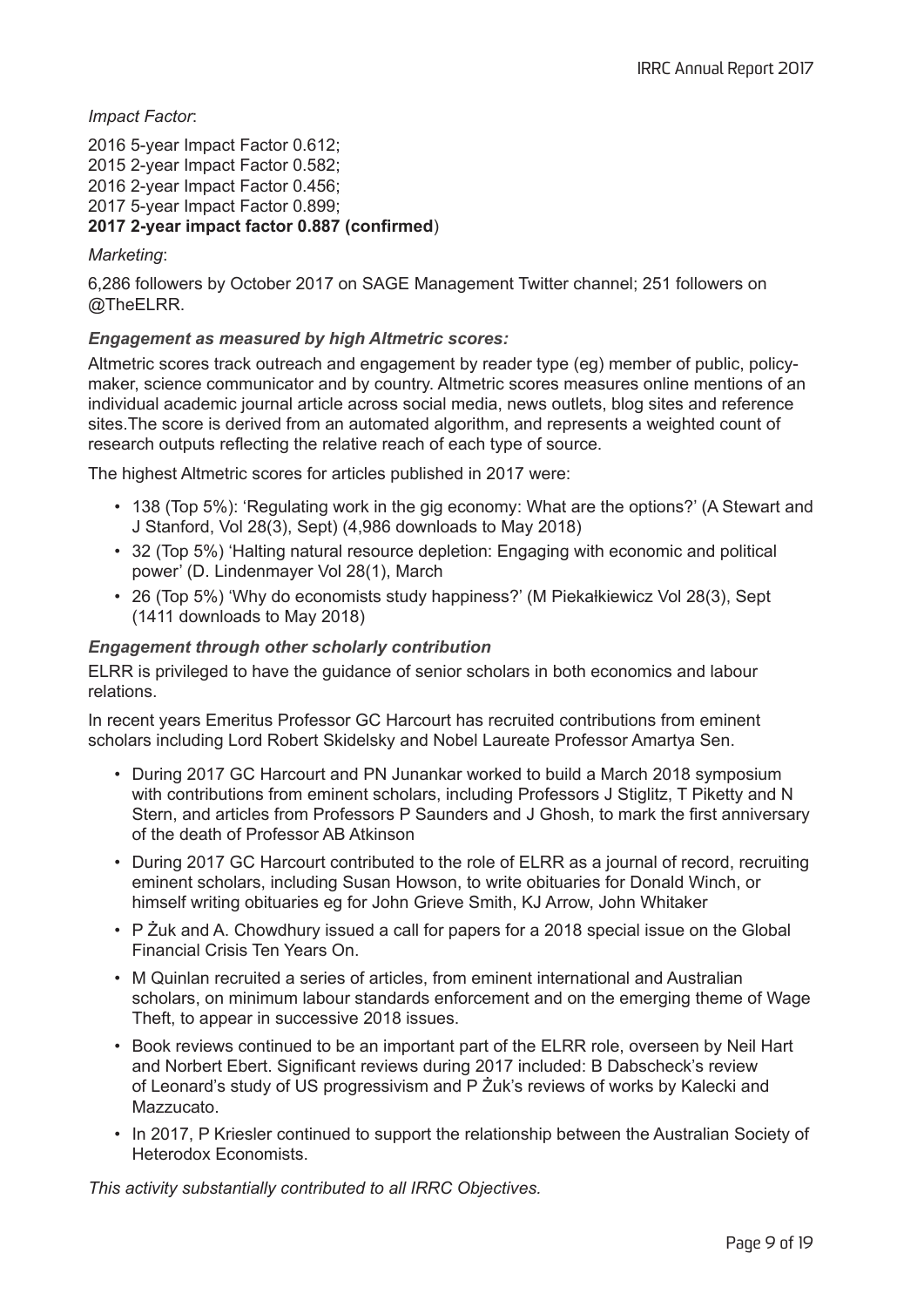#### **KPI 4: Publish one book (research monograph) with a reputable international publisher**

**Quinlan, M.** (2017) The Origins of Worker Mobilisation: Australia 1788-1850, Routledge New York.

*This activity contributed to IRRC Objectives 1 and 2*.

#### **KPI 5: Publish 16 by-lined articles in refereed journals (over three-year period)**

[NB some IRRC Associates only by-lined their relevant school or just UNSW, even when their research was linked to projects undertaken within the Centre. Sometimes this (non-) occurrence reflects the by-line style of particular journals.]

\* Li, I.W., Mahuteau, S. Dockery, A.M., and **Junankar, P.N.J** (2017) 'Equity in Higher Education and Graduate Labour Market Outcomes in Australia' *Journal of Higher Education Policy and Management*, 39 (6): 625-641.

\* Monadjemi, M. and **Lodewijks, J.** (2017). 'Global Economy and the Australian Dollar'. *Expert Journal of Economics,* 5(2): 47-52.

\* **Lodewijks, J**. 'Andrew Podger & Dennis Trewin: Measuring and Promoting Well-being?', *Economic Record*, 93 (302): 501–50.2

\* Walters, D., **Quinlan, M.** Johnstone R. & Wadsworth, E. (2017) Representing miners in arrangements for health and safety in coalmines: A study of current practice, *Economic and Industrial Democracy*. DOI: 10.1177/0143831X16679891

\* Bohle, P., Knox, A., Noone, J., Mc Namara, M., Rafalski, J., and **Quinlan, M.** (2017) 'Work organisation, bullying and intention to leave in the hospitality industry', *Employee Relations*, 39 (4): 446-458. doi: 10.1108/ER-07-2016-0149

\* Juska A. and **Woolfson**, **C.** (2017) 'The moral discourses of "post-crisis" neoliberalism: a case study of Lithuania's labour code reform', *Critical Discourse Studies*, Vol. 14, No.2. pp. 132-149. DOI: 10.1080/17405904.2016.1213178.

**\* Woolfson**, **C.** (2017) 'The Politics of Brexit: progressive nationalism, free movement and labour standards in post-Brexit Britain'. RITSUMEIKAN HOGAKU, No.372 (Japanese).

**\* Woolfson**, **C.** (2017) The '"Singapore scenario": the uncertain prospects for labour standards in post-Brexit Britain' *Industrial Relations Journal*, 48 (5-6): 384–402. DOI: 10.1111/irj.12198.

*This activity contributed to all IRRC Objectives except no. 4 (ELRR)*

#### **KPI 6: Deliver at least four presentations at conferences/public forums and run at least one event/conference (in addition to invited guest speakers)**

\* **Junankar, PNJ** (2017) 'Youth Labour Markets in Developing and Developed Countries: The Role of the Sectoral Composition of Production', Inaugural Conference of the Asian and Australasian Society of Labour Economics, 7-9 December (Refereed).

\* **Junankar, PNJ** (2017) 'Youth Labour Markets in Developing and Developed Countries: The Role of the Sectoral Composition of Production', Thursday 12<sup>th</sup> October, Department of Economics, Macquarie University.

**\* Junor, A**., Barnes, A, Balnave N and Briar C (2017) Valuing skilled professional work processes in predominantly female education and care work. Paper presented at *Reconsidering Gender and Industrial Relations,* AIRAANZ Conference, Canberra 8-10 February.

**\* Junor, A**. (2017) Women at work. Presentation at Blue Stocking Week, UNSW Business Lounge, 15 August.

**\* Junor, A**. (2017) Panellist- 'Gig Economy of Academia: Casualisation as the New Norm'. UNSW ECAN 2017 Scientia Series, 22 September.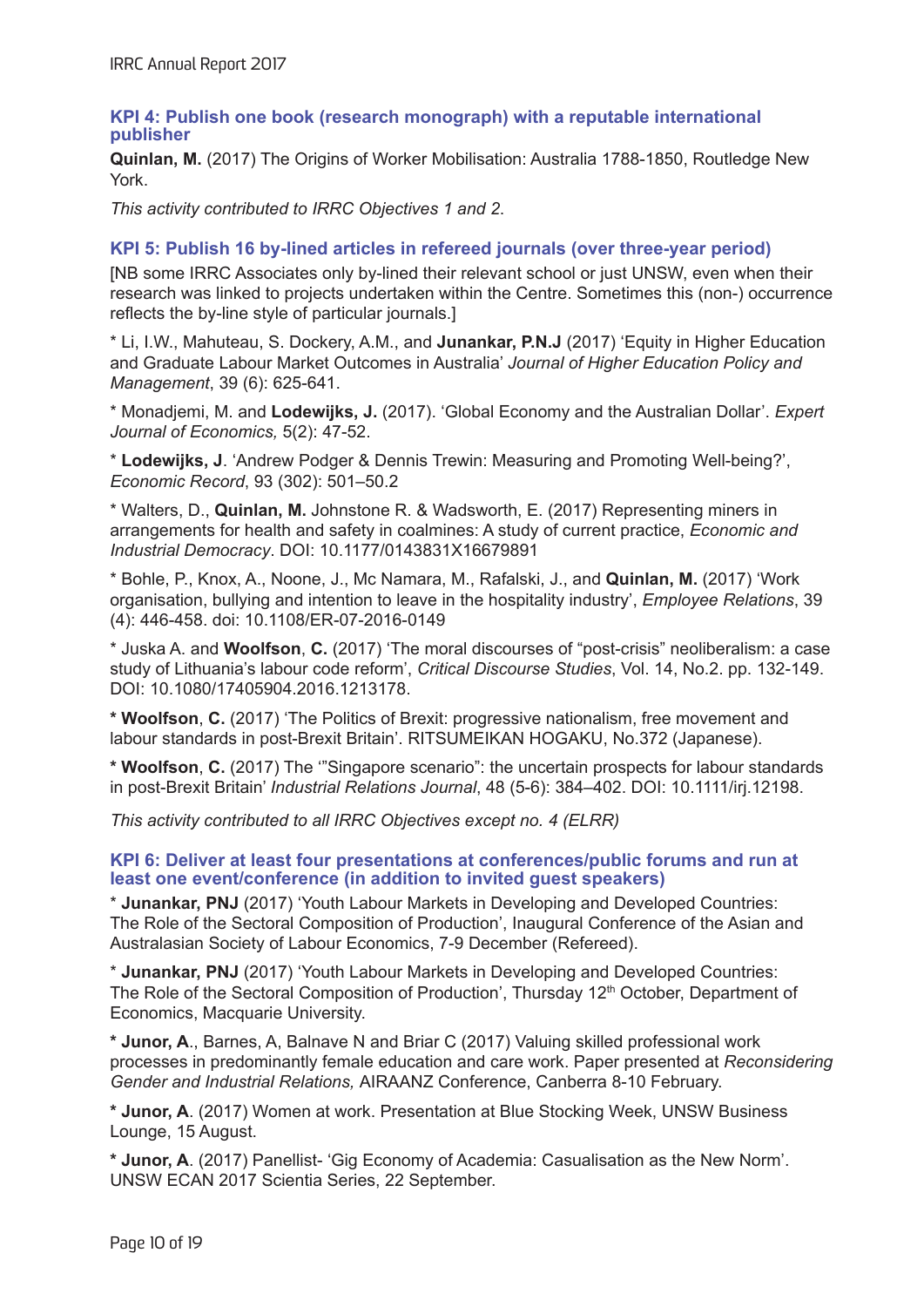\* **Harcourt, G.C**, **Kriesler, P.** and Nevile, J.W. (2017) 'Alfred Marshall's Intellectual Tragedy', 'History of Economic Thought Society of Australia Conference' ANU, Canberra 25-26 September.

\* Nevile, J.W. and **Kriesler, P.** (2017) 'The Coming of Keynesianism to Australia'; at 'History of Economic Thought Society of Australia Conference' ANU, Canberra 25-26 September.

\* **Kriesler, P.** (2017) 'The role of expectations in the economy' seminar presented at the New School for Social Research, New York, 14 November.

\* Nevile, J.W.and **Kriesler, P.** (2017) 'Expectations and the economy' 'The Coming of Keynesianism to Australia'*;* at 16th Society of Heterodox Economists Conference University of NSW 5-6 December.

**\* Lodewijks, J.** (2017) 'The Evolving Nature of Economics and Business Education', UTS Business School 22nd Australasian Teaching Economics Conference, July 7.

**\* Lodewijks, J.** (2017) Panel member, special session on the future of the economics profession, at Australian Conference of Economists, 21 July. Also, discussant at a book launch at the conference.

\* Weng, C., **Morgan**, **D., Sheldon, P.** and Flores, R. (2017), 'Support or Escape: How homecountry subnational institutions shape Chinese firms' outward FDI', Competitive Section, Academy of International Business Dubai Conference, 1-5 July.

\* Della Torre, E., Nacamulli, R. and **Sheldon, P.** (2017), 'Meta-organizations and upper echelons: Exploring strategic and organizational change in employer associations', (refereed stream) EURAM Conference, Glasgow (Scotland, UK) 21-24 June.

\* Della Torre, E., Nacamulli, R.and **Sheldon, P.** (2017), 'Exploring strategic organizational change in meta-organizations: the case of an employer association', Divisional Paper session, Academy of Management Meeting, August 4-8 in Atlanta, Georgia.

**\* Woolfson, C.** (2017) 'The Politics of Brexit: What Future for European Free Movement and Labour Standards', Department of Law, University of Glasgow, 27 November.

**\* Woolfson, C.** (2017) 'Brexit and Free Movement of Labour: exploring the contradictions', Department of Law, University of Strathclyde, 7 November.

**\* Woolfson, C.** (2017) 'Brexit and implications for the newer EU member states', University of Vilnius, 30 October.

**\* Woolfson, C.** (2017) 'The Contradictory Implications of Brexit for the Future of European Integration', Department of International Relations, Ritsumeikan University, Kyoto, Japan, 4 October.

**\*Woolfson, C.** (2017) 'Progressive Nationalism in an Age of Neoliberal Globalization: the Brexit Paradox', Global Innovation Research Centre, Ritsumeikan University, Kyoto, Japan, 3 October.

**\*Woolfson, C.** (2017) 'Brexit and the Asian dimension', Chung-Ang University, Seoul, South Korea, October.

**\* Woolfson, C.** (2017) 'The Politics of Brexit: European free movement of labour and labour standards', Nanyang Technological University, Singapore, 6 September.

**\* Woolfson, C.** (2017) Plenary contribution on 'Brexit challenges and implications for work and industrial relations'. British Universities Industrial Relations Association, Annual Conference, Portsmouth, 23-27 June.

**\* Woolfson, C.** (2017) 'Brexit – What next for labour standards in the UK?' University of Karlstad, 11 April.

**\* Woolfson, C.** (2017) 'Brexit and Free Movement of Labour in the EU', University of the Ballearics, Mallorca, 22 March.

*This activity contributed to all IRRC Objectives except no. 4 (ELRR)*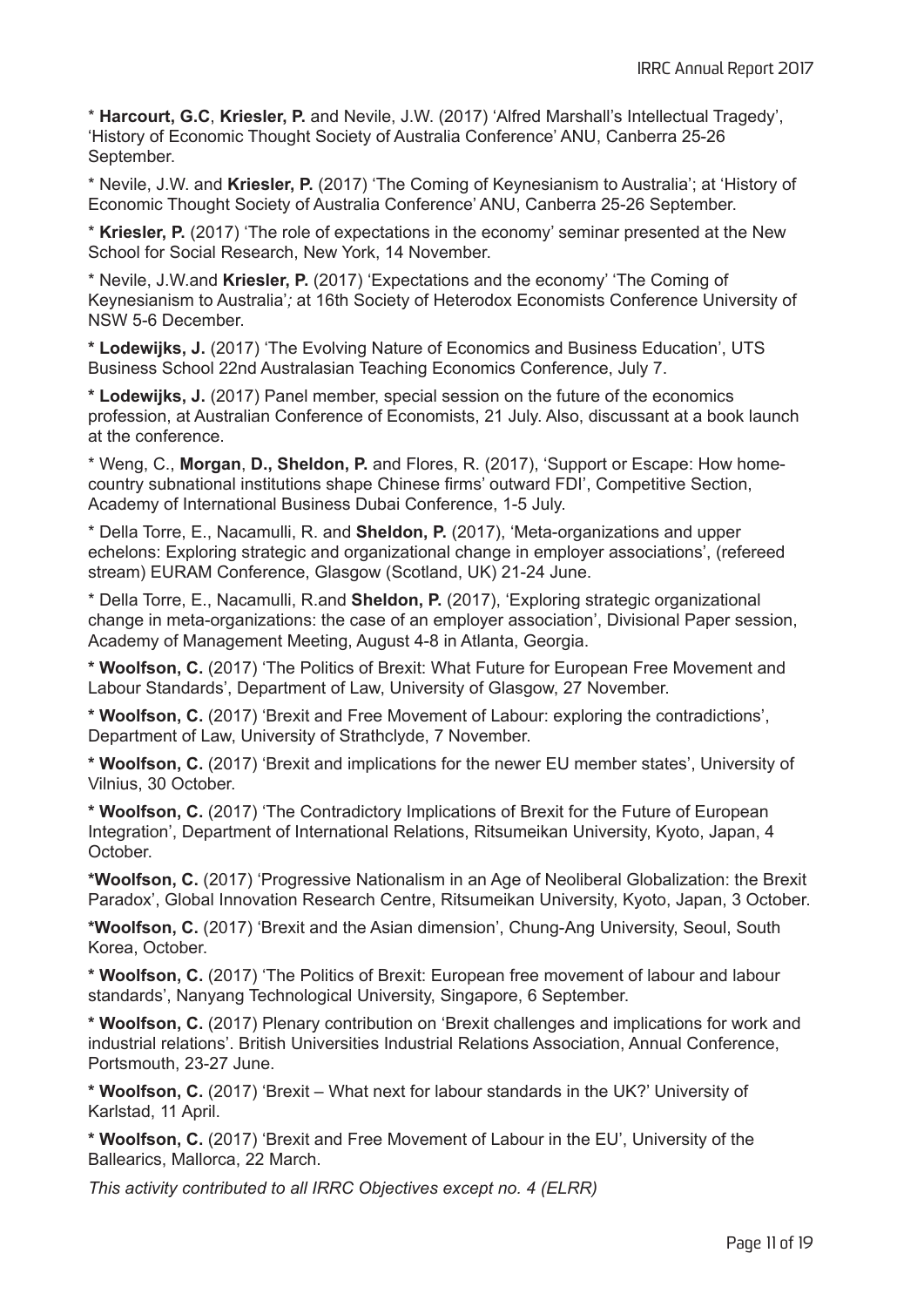#### **KPI 7: Provide submissions to or serve on at least one government advisory body relevant to the centre's research expertise**

**A Junor** (2017) Submission regarding Migration Amendment (Prohibited Items in Immigration Detention Facilities) Bill 2017. Senate Legal and Constitutional Affairs Committee, 11 October.

**M Quinlan** continued to serve as an expert member New Zealand Extractive Industries Advisory Group.

**M Quinlan**, Member, Extractives Industry Advisory Group of Worksafe NZ Board, 2014 onwards.

**M Quinlan**, Director on the Board of the Transport Education Audit Compliance Health Organisation (TEACHO) since 2010.

**M Quinlan**, Director, Mates in Construction, NSW Branch/Division since 2013

**M Quinlan**, Patron, Workplace Tragedy Support Group, since 2008.

*This activity contributed to all IRRC Objectives except no. 4 (ELRR) and 7 (emerging scholars)*

#### **KPI 8: Network with overseas researchers in terms of collaborative projects and arrange at least two presentations/visits at the Centre**

A number of IRRC Associates based at UNSW are involved in ongoing international research networks.

For example, **Peter Sheldon** works with colleagues in Italy (Nacamulli and Della Torre), South Korea (**In Jun)** and China. Some of our Associates are also overseas-based academics, like **David Walters** and **Charles Woolfson**.

**Michael Quinlan** held a Visiting Professorship at Middlesex University and has continued to work with networks of scholars in Europe and North America.

**Raja Junankar** collaborated with Professor Piotr Zuk, University of Wroclaw and Centre for Civil Rights and Democracy Research, Poland in applying for Polish Government research funding on labour migration under globalisation. The IRRC formally supported this application.

*This activity contributed to all IRRC Objectives except no. 4 (ELRR) and 10 (networking within UNSW)*

## **Contributions towards IRRC KPIs for 2018–2020 triennium, not otherwise listed**

**KPI 2: Apply for/secure one industry-funded research project** *each year* **(including from eg NGOs, unions, employer associations) relevant to IRRC research goals/ expertise**

**\* J090597** Research Consultancy, **Anne Junor** for McNally Jones Staff on behalf of the Public Service Assocation of NSW, 'Crown Employees (School Administrative and Support Staff) Award Application for an Award variation', \$33,346.40 + GST. 30 June 2017.

**\* RG172371** Research Contract, **Peter Sheldon** (Lead investigator) and **Raja Junankar**, Mining and Energy Division, Construction, Forestry, Mining & Energy Union (2017), 'The Coal Power regions of Australia: What would a Just Transition look like? Identifying a best practice approach for structural adjustment in coal power regions, with priority on workforce and community impacts.' Research Consultancy. \$53,700 + GST. 7 August 2017.

*This activity contributed to all IRRC Objectives except no. 4 (ELRR) and 10 (networking within UNSW)*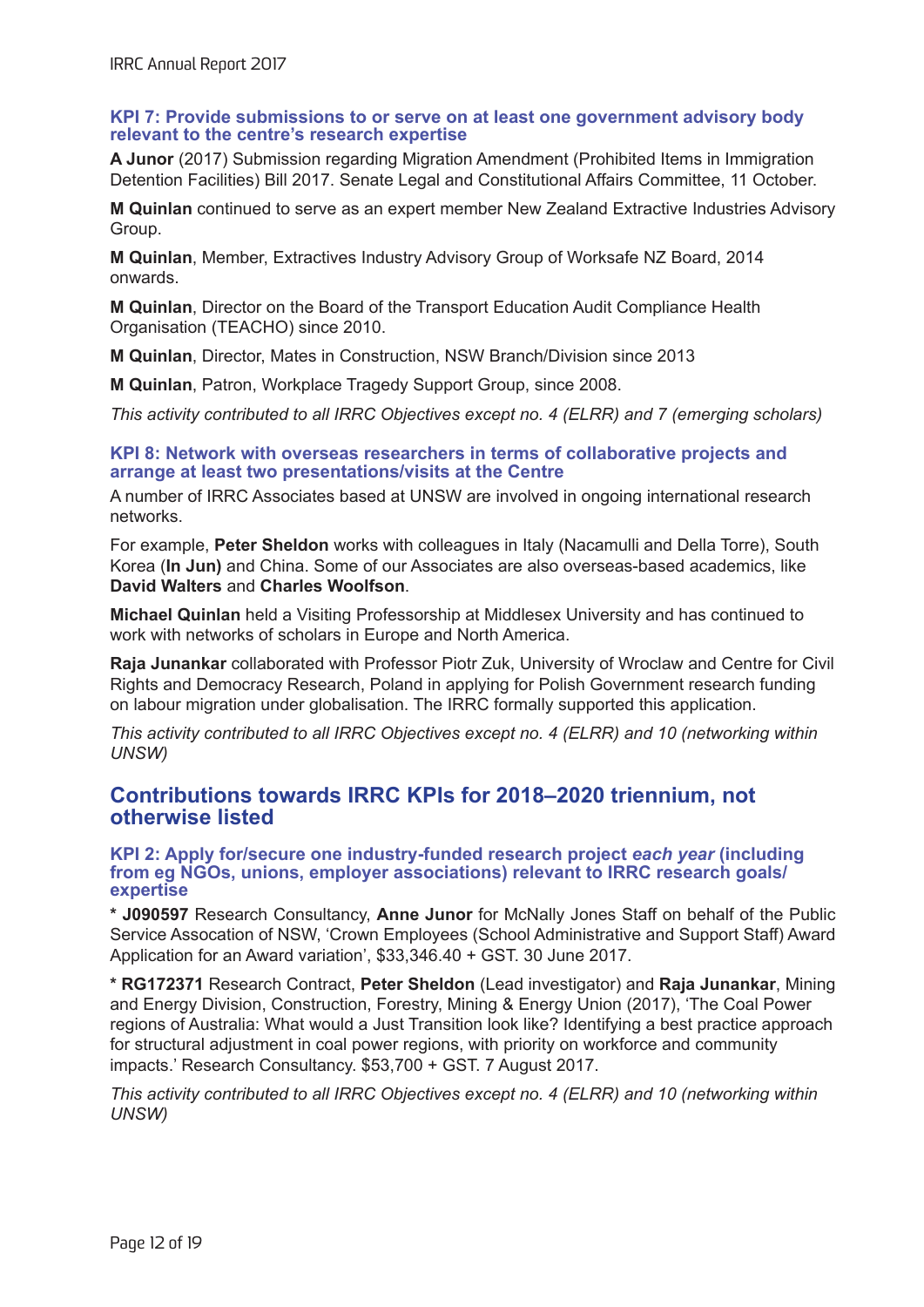#### **KPI 8: Run at least one event/conference per year relevant to IRRC research goals/ expertise**

1. Public forum on *Women and STEMM*, UNSW Business Lounge, 11 April 2017. Two presenters:

- \* Dr Anna Schneider (University of Innsbruck, Austria) 'Recruiting women to STEMM fields – the leaky pipeline'*,* and
- \* Professor Laura Poole-Warren (UNSW)*'*Women in STEMM careers in UNSW, and how we can improve the situation'*,*

Organised by the IRRC and School of Management, hosted by UNSW Business School and Regional Development Australia Sydney. **P Sheldon, A Junor, J Antony** (IRRC) and K Sanders, T Allan (School of Management) played key roles in its organisation and execution.

This well-attended seminar attracted key prople from industry, government and NGOs, including from interstate. Dr Schneider outlined her research into hidden gender-biased deterrents in job interviews, and Professor Poole-Warren outlined UNSW strategies for supporting women into and in STEM careers.

2. One-day industry-academic forum, '*Harmonising Australian Aircraft Maintenance Training & Licensing: Building a Strong Aviation Infrastructure/Aerospace Industry: Civil, Defence and Export*', 5 September. 2017, UNSW Business Lounge:

Co-organised by IRRC, School of Management, UNSW and School of Business, UNSW Canberra. In particular, **I Hampson, A Junor, J Antony and P Sheldon** (as IRRC Director) worked with K Sanders and T Allan (School of Management) in designing and organizing the event.

https://www.business.unsw.edu.au/Campaigns-Site/famma-2017/Documents/HAAMTAL\_ Programme.pdf

Sponsorship and support from UNSW Business School, Regional Development Australia Sydney, Sydney Aerospace and Defence Interest Group, Aviation/Aerospace Australia and Message Shapers.

This very well-attended event attracted active, high-level participation from all areas of the industry, from federal and state governments (including Defence), consultants, employer associations, unions and UNSW academics across faculties.

*This activity contributed to all IRRC Objectives except no. 4 (ELRR)* 

## **Contributions towards the new IRRC Objectives for 2018-2020 triennium, not otherwise listed**

*(Objectives 1-3, 5-6, 8-9)*

#### **Chapters in edited books and research papers**

\* Neergaard, A. and **Woolfson**, **C.** (2017) 'Trade unions and immigration in Sweden', in S. Marino, R. Penninx and J. Roosbald (eds) *Trade unions, immigration and immigrants in Europe in the 21st century: New approaches under changed conditions.* Edward Elgar and ILO ILLR publications. pp. 200-223.

\* O'Higgins, N., Ebell, M. and **Junankar, P.N. (Raja)** (2017) "Macroeconomic and Sectoral Issues in Youth Employment Policy,", Chapter 2 in *Rising to the Youth Employment Challenge: New Evidence on key policy issues*, ILO, Geneva.

**\*** Harcourt, G.C., **Kriesler, P.** and Halevi, J. (2017) 'Central Bank Independence Revisited', UNSW Business School Research Paper No. 2018 ECON 01 available at RePec: http:// research.economics.unsw.edu.au/RePEc/papers/2018-01.pdf at SSRN: https://ssrn.com/ abstract=3120107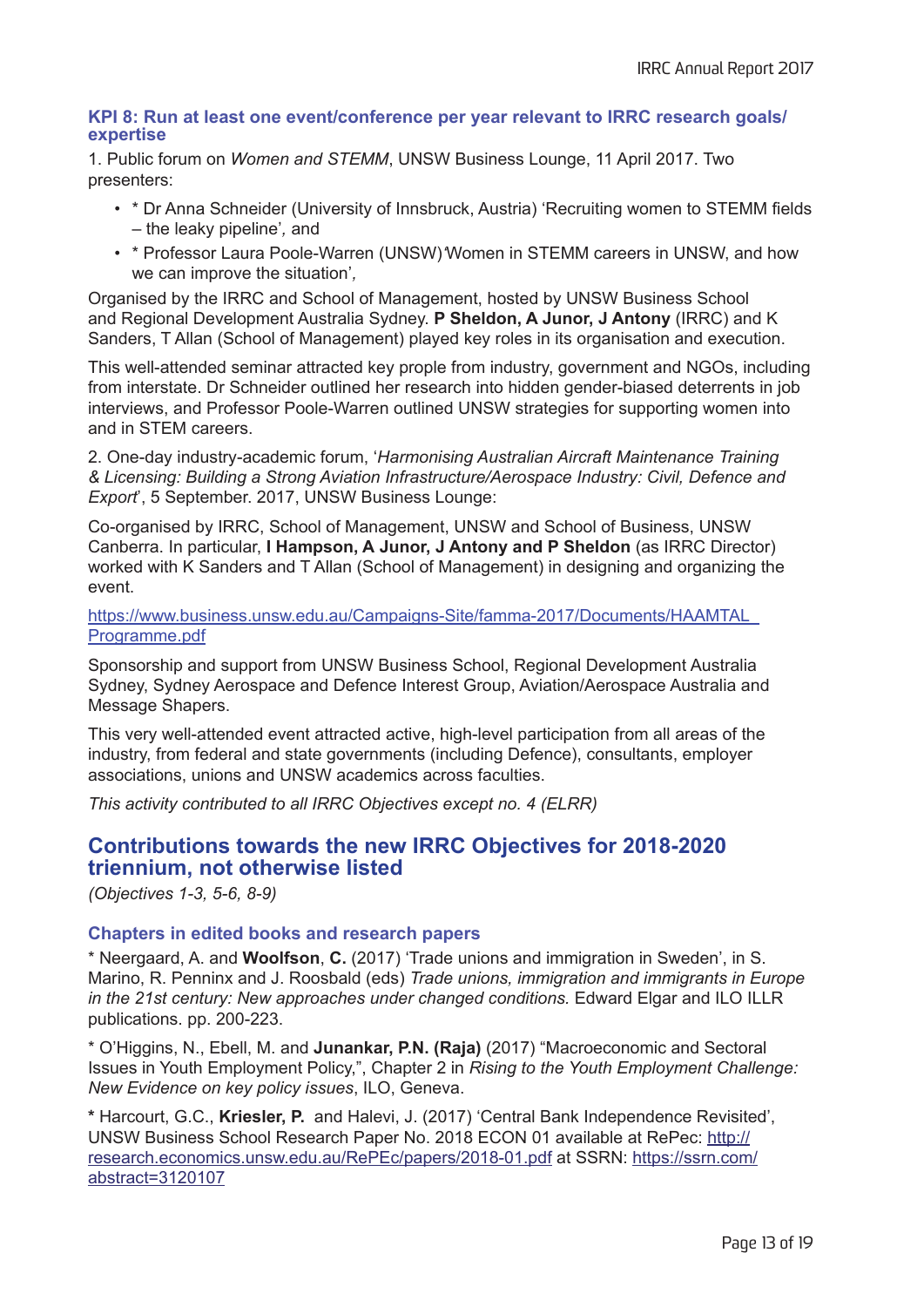#### *All Objectives except 4 (ELRR)*

### **Research Reports to Government, Industry and NGOs**

**\* Sheldon, P., Junankar, R.** and **de Rosa Pontello, A.** (2017) Just Transitions for Australia's coal-fired power stations and attached mines, Draft Report to the CFMEU Mining and Energy Division, IRRC, December.

\* Järvis, M., Reinhold, K., **Woolfson, C.** and Tint, P. (2017) *Occupational safety and health (OSH) in micro and small enterprises: a comparative study of 8 EU member states (SESAME)*. National Report Estonia. European Agency for Safety and Health at Work, Bilbao.

\* Järvis, M., Reinhold, K., **Woolfson, C.** and Tint, P. (2017) *Worker Participation in the Management of Occupational Safety and Health – Qualitative Evidence from the Second European Survey of Enterprises on New and Emerging Risks.* National Report Estonia. European Agency for Safety and Health at Work, Bilbao.

https://osha.europa.eu/en/tools-and-publications/publications/country-report-estonia-workerparticipation-management

#### **Research Prizes and Awards**

**Sheldon P. and Morgan, D.** *2017 James G. Scoville International/Comparative Industrial Relations 2017 Best Paper Award* 'for the most outstanding paper addressing international and comparative employment relations issues'. Labor and Employment Relations Association (USA). June.

[For: **Peter Sheldon**, Francesco Paoletti, Raoul Nacamulli and **David Morgan** (2016), 'Employer association responses to the effects of bargaining decentralization in Australia and Italy: Seeking explanations from organizational theory', *British Journal of Industrial Relations*, 54 (1), 160-191.

#### **Media and social engagement**

GC Harcourt and **R Junankar** commented on the legacy of renowned Economist, Tony Atkinson, for the March edition of the Economic and Labour Relations Review, an international journal edited by Anne Junor from our Business School.

**M Quinlan**, ABC television and other media re: bullying paper.

**A Junor**, 'Gig work has 5 key characteristics - discrete tasks, discontinuous work, byo tools, piecework, role fragmentation **#ecrgigacad** – this was a contribution to a twitterfeed arising from the UNSW ECAN 2017 forum on 'The gig economy of academia', 22 September.

**A Junor,** as part of the publicity campaign for *ELRR* September 2017 special issue (on gig economy), organised and was interviewed for UNSW Business School *BusinessThink* article 'Is Airtasker leading the way in gig labour standards?' 18 October.http://www.businessthink.unsw. edu.au/pages/is-airtasker-leading-the-way-in-gig-labour-standards.aspx/.

**A Junor** also provided a briefing and interview to radio 2SER-FM radio and organised for an interview with Kate Minter, author of one of the *ELRR* gig economy articles.

#### **Additional scholarly contributions from and recognition of IRRC honorary and visiting appointments**

#### *PN Junankar*

- Member, Editorial Advisory Board, *International Review of Applied Economics*,
- Member, Editorial Board of *Australian Journal of Labour Economics* and
- Member, Editorial Board of *International Journal of Development Issues*.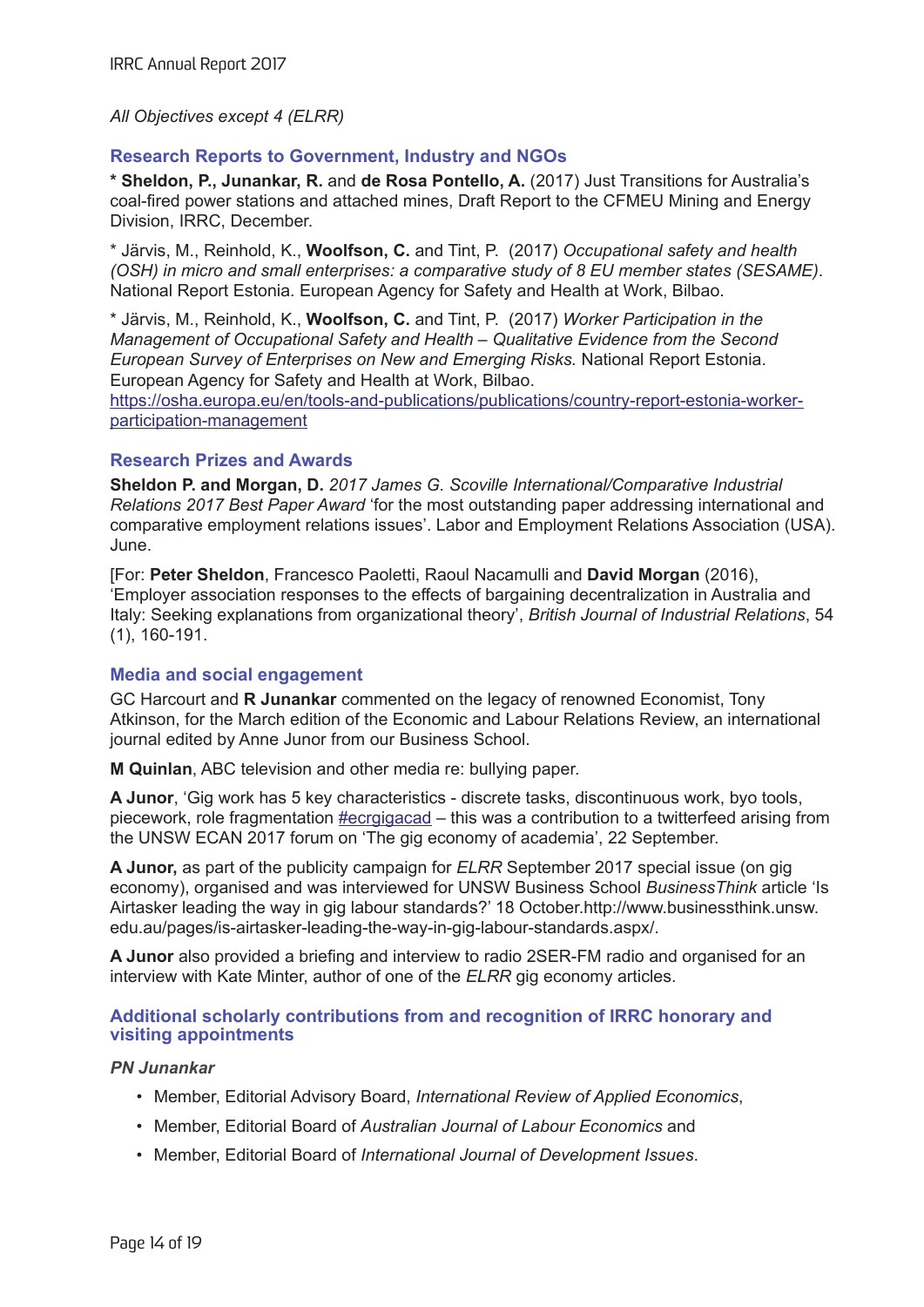- Referee for: *Cambridge Journal of Economics; International Migration Review; Journal of Population Research; Economic and Labour Relations Review; Australian Bulletin of Labour*
- Second PhD Supervisor for David Saliba, Faculty of Arts, UNSW Sydney.
- Examiner, HDR theses: Masters (Macquarie University); PhD (University of Waikato)
- Research Consultancy, 2017-2018, "Monetary Policy, Growth and Employment in Developing Areas" International Monetary Fund, Washington DC.
- Elected Fellow, Global Labor Organization (2017) GLO is now online at http://glabor.org.
- Continually listed in the top 10% of Authors on SSRN by all-time downloads (eq 13<sup>th</sup>) December 2017)

#### *A Junor*

- Worked with Philippa Hall and the Business and Labour History Group at the University of Sydney in archiving the records of the National Pay Equity Coalition.
- Worked with M O'Donnell to complete a grant-funded research collaboration with A Barnes and N Balnave from Macquarie, using the IRRC's Spotlight skills identification methodology in the early childhood education and care sector

## **Dates of, and attendance at, meetings of the Centre's Steering Committee 2017**

| <b>Date</b> | <b>Attendance</b>                                                                                                                                                                 | <b>Apologies</b>                                     |
|-------------|-----------------------------------------------------------------------------------------------------------------------------------------------------------------------------------|------------------------------------------------------|
| 27 April    | James Morley (Associate Dean Research) Chair;<br>Peter Sheldon (Director); Karin Sanders; Anne<br>Junor; Daryll Hull; Peter Kriesler; Sharron O'Neill;<br>Jason Antony (minutes). | Sue Williamson; Michael<br>Quinlan                   |
| 13 November | Anne Junor, Peter Sheldon, Liz Carson, Karin<br>Sanders, Michael Quinlan, Daryll Hull, Sharron<br>O'Neill, Jason Antony (minutes)                                                 | Peter Kriesler, Michael<br>O'Donnell, Sue Williamson |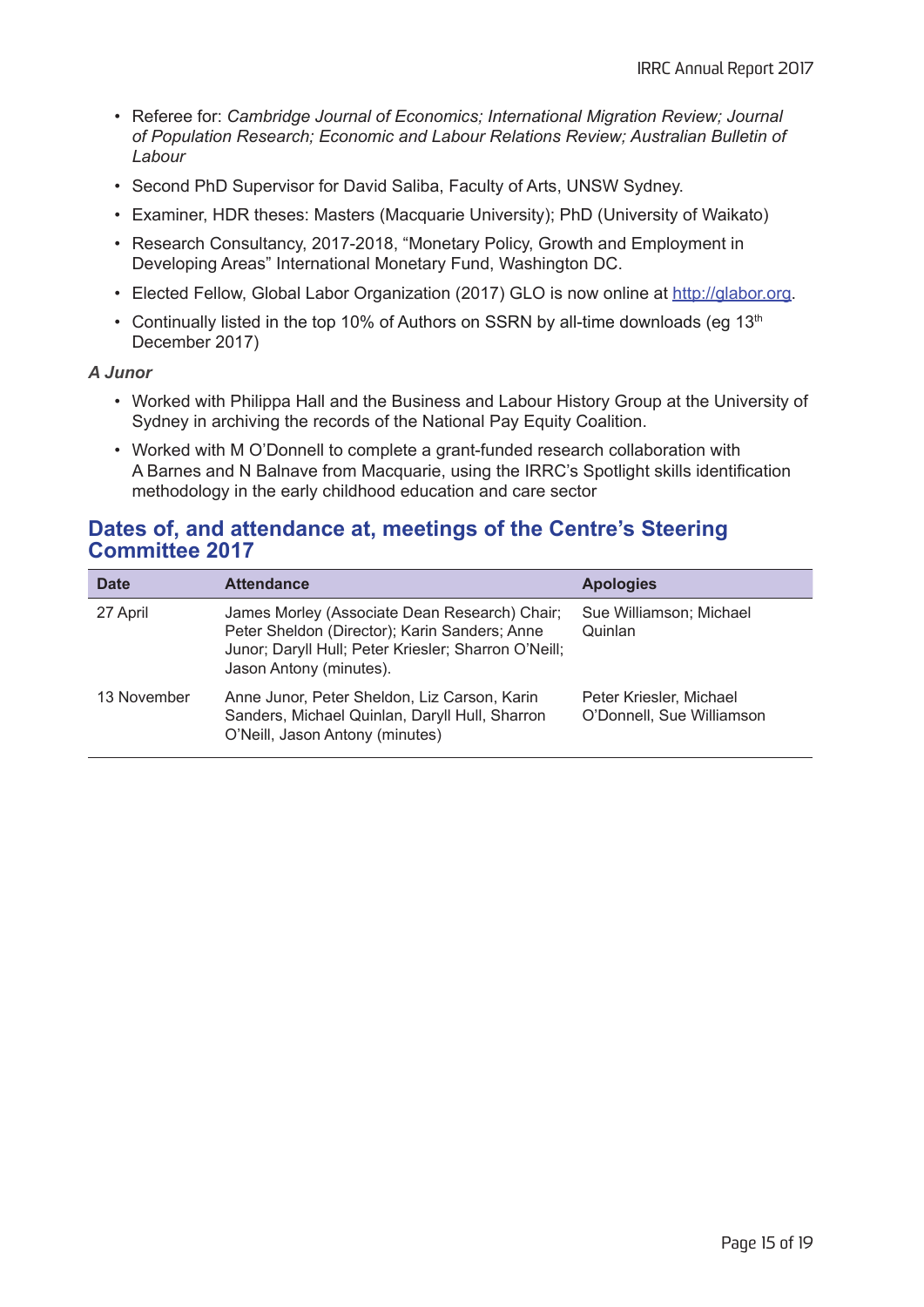## **Statement of financial performance certified by the presiding faculty finance manager**

| <b>Industrial Relations Research Ctr</b>                             |             |        |                |                          |              |
|----------------------------------------------------------------------|-------------|--------|----------------|--------------------------|--------------|
| <b>Statement of Financial Performance</b>                            |             | 2017   | 2016           | <b>Difference</b>        |              |
| For the Year Ended December 2017                                     | <b>Note</b> | \$'000 | \$'000         | \$'000                   | $\mathbf{x}$ |
| <b>REVENUE</b>                                                       |             |        |                |                          |              |
| Research Revenue:                                                    | 1           | 27     | $\sim$         | 27                       |              |
| Donations & Bequest - Draw downs                                     |             | 32     | 35             | (4)                      | $-10%$       |
| <b>UNSW Contributions</b>                                            |             |        |                | $\omega$                 |              |
| <b>Faculty Contributions</b>                                         | 2           | (0)    | 1              | (1)                      | $-112%$      |
| Other Restricted Revenue                                             | 3           | $\sim$ |                |                          |              |
| Commercial Activity - Fees for Service                               |             |        |                | $\overline{\phantom{a}}$ |              |
| Sundry Other Revenue                                                 |             | 5      | 4              | $\mathbf{1}$             | 23%          |
| <b>Total Revenue</b>                                                 |             | 64     | 40             | 24                       | 59%          |
|                                                                      |             |        |                |                          |              |
| <b>EXPENSE</b>                                                       |             |        |                |                          |              |
| Salaries, Oncosts and other staff costs                              |             | 40     | 29             | 11                       | 37%          |
| Scholarship Stipends                                                 |             |        |                |                          |              |
| <b>Contract &amp; Consulting Services</b>                            |             |        |                |                          |              |
| Repairs and Maintenance                                              |             |        |                |                          |              |
| Consumables                                                          |             | 3      | (0)            | 3                        | -54558%      |
| Travel                                                               |             | 0      |                | 0                        |              |
| <b>Equipment Non Capitalised</b>                                     |             |        |                |                          |              |
| Entertainment                                                        |             |        |                |                          |              |
| Marketing                                                            |             |        |                |                          |              |
| Miscellaneous Expenses                                               |             | 5      | 1              | 5                        | 653%         |
| <b>Total Non-People Costs</b>                                        |             | 8      | $\mathbf{1}$   | 8                        | 1085%        |
| <b>Total Expenses</b>                                                |             | 48     | 30             | 18                       | 62%          |
| TOTAL CONTRIBUTION - SURPLUS/(DEFICIT)                               |             | \$15   | 510            | 5                        | 51%          |
| Depreciation                                                         |             | $\sim$ | $\overline{a}$ | $\equiv$                 |              |
| SURPLUS / (DEFICIT) after Depreciation                               |             | \$15   | $S$ 10         | 5                        | 51%          |
| Cashflow Funded Capital Expenditure (CAPEX)                          |             |        |                |                          |              |
|                                                                      |             |        |                |                          |              |
| NOTES:                                                               |             |        |                |                          |              |
| 1 Revenue in Advance will be noted in Creditors & Other Liabilities. |             |        |                |                          |              |
| Research Revenue generated (cash basis).                             |             | \$27   |                | 27                       |              |
| Category 1 Research Revenue therein                                  |             |        |                |                          |              |
| 2 UNSW Budget model includes other revenue items                     |             |        |                |                          |              |
| <b>Teaching Revenue</b>                                              |             |        |                |                          |              |
| <b>Block Grants</b>                                                  |             |        |                |                          |              |
| <b>Indirect Cost Recoveries</b>                                      |             | \$8    |                | 8                        |              |
| 3 Other Research Revenue includes internal fund transfers.           |             |        |                |                          |              |
| 4 Restricted Funds - Cash at year end                                |             | \$15   | \$10           | 5                        |              |
| 5 Funds available in Division of Advancement                         |             |        |                |                          |              |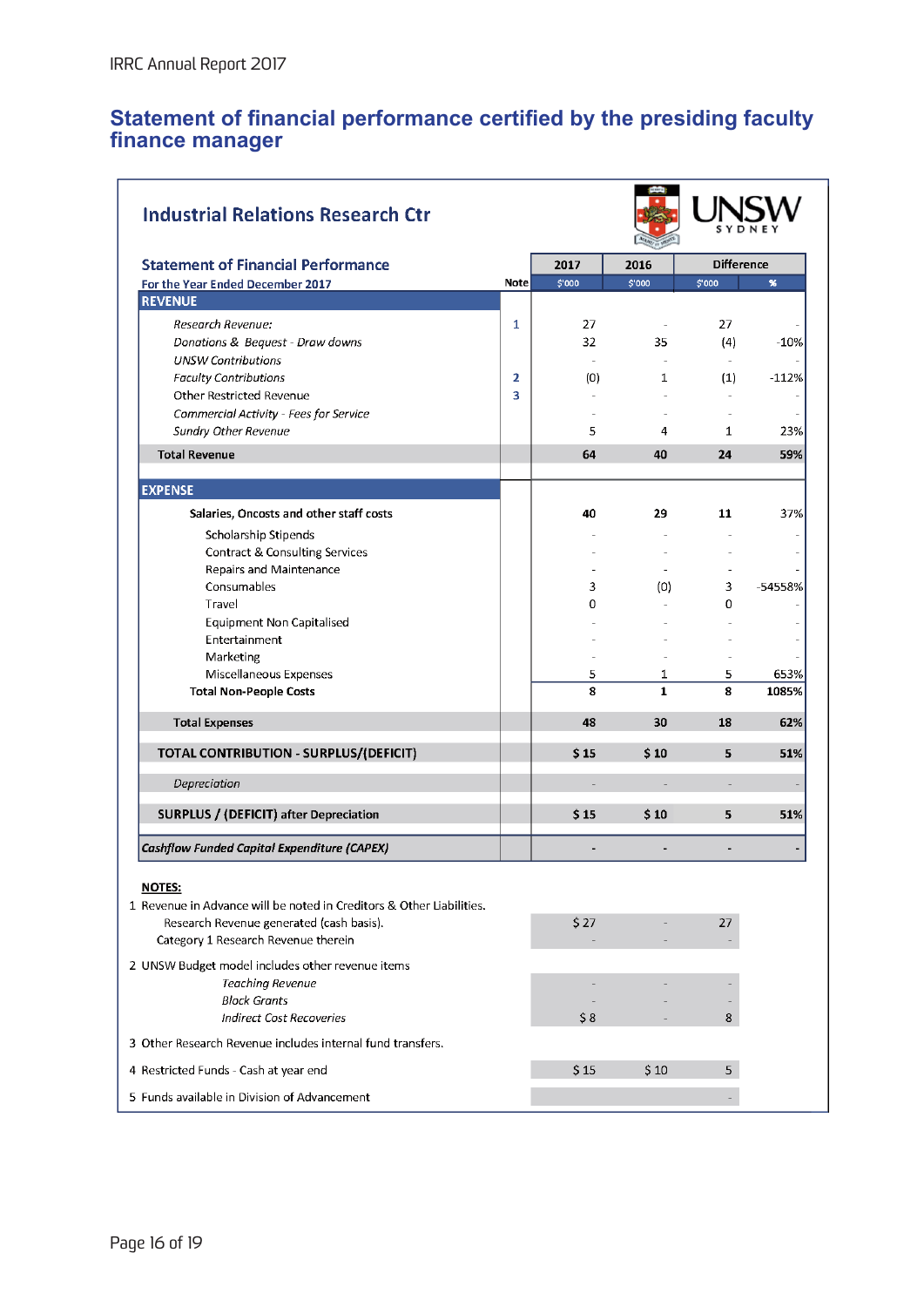#### Comments on the Statement of Financial Performance by the Centre:

 $\vert$ 1. Statement of Financial Performance has been prepared on the basis of accrual accounting by using research centre report recommended by GMO.

#### Certified by Faculty Finance Manager (Or Delegate)

| Name: Kieran McGeachie, CA             | Signature:   |       |       | Date:<br>7/05/2018 |
|----------------------------------------|--------------|-------|-------|--------------------|
| <b>Statement of Financial Position</b> |              | 2017  | 2016  |                    |
| As at December 2017                    | <b>Notel</b> | \$000 | \$000 |                    |
| <b>UNSW Australia Internal Cash</b>    | 6            | 15    | 10    |                    |
| <b>Accounts Receivable</b>             |              |       |       |                    |
| <b>Sundry Assets</b>                   |              |       |       |                    |
| <b>Investments</b>                     |              |       |       |                    |
| <b>Property Plant &amp; Equipment</b>  | 8            |       |       |                    |
| <b>Creditors and Other Liabilities</b> |              | (0)   | (0)   |                    |
| <b>NET ASSETS</b>                      |              | 515   | \$10  |                    |
|                                        |              |       |       |                    |

#### **NOTES:**

6 Statements are prepared on UNSW Accounting principles - Operating & Strategic funds adjusted revenue

- 7 UNSW has central provisions in respect of payments made to employees and taxation.
- Such provisions will not be reflected in this Centre's Statement of Financial Position.
- 8 Cash balance includes the GST centralised daily on Debtor and Creditor balances.
- 9 Accounts Receivable are gross value inclusive of applicable GST.

10 Property Plant & Equipment is depreciated over the expected useful life of the asset.

11 UNSW Division of Advancement holds donated funds centrally. Draw down of funds to the Centre is reflected in the Statement of Financial Performance.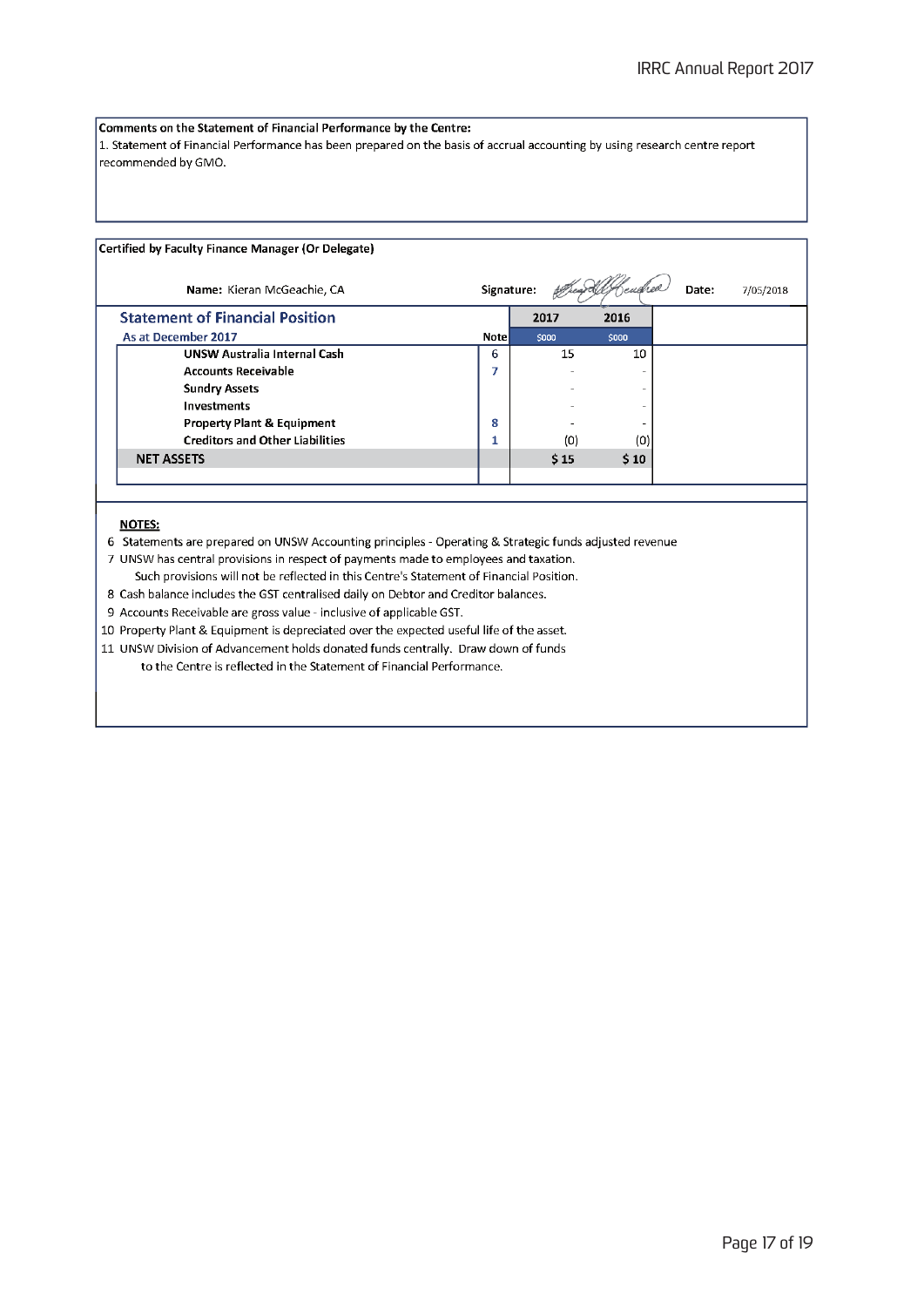## **Funding sources**

| Australian School of<br>Business Grants to The<br><b>Economic and Labour</b><br><b>Relations Review</b>                                                                                          | 2013-2017 | £8,000 pa in 2013-2017<br>as part of contract with<br>SAGE | Production, strategic<br>planning and marketing<br><b>ELRR</b> |
|--------------------------------------------------------------------------------------------------------------------------------------------------------------------------------------------------|-----------|------------------------------------------------------------|----------------------------------------------------------------|
| Balance from donations;<br>fees, and grant-funded<br>buy-out, including SHE<br>conference support and<br>editorial and research<br>collaboration with School of<br><b>Business UNSW Canberra</b> | 2016      | \$16,000                                                   | ELRR copy-editor                                               |

## **Statement of in-kind contributions**

#### *In-kind contributions — volunteer work by Associates and administrative staff*

| <b>Staff Member</b>                | <b>Time Donated</b>                                                   | Value of<br><b>Contribution</b> |
|------------------------------------|-----------------------------------------------------------------------|---------------------------------|
| Professor Daryll Hull              | IRRC Steering; research advice                                        | \$10,000                        |
| Emeritus Professor Raja Junankar   | Full-time, CFMEU, ELRR                                                | Retired                         |
| Associate Professor Jocelyn Pixley | Part-time, ELRR                                                       | Retired                         |
| Professor John Lodewijks           | Editor, ELRR                                                          | Retired                         |
| Dr Neil Hart                       | Book review editor, ELRR                                              | \$22,500                        |
| Associate Professor Anne Junor     | Full-time, Editor-in-Chief ELRR, Aviation,<br>STEMM, PSA, ARC Linkage | Retired                         |
| <b>Total in kind</b>               |                                                                       | \$32,500                        |

#### *Donation of Royalties*

In 2017, P Sheldon continued to direct to the IRRC the royalties from: Sheldon, Kim, Li and Warner (eds) (2011), *China's Changing Workplace: Dynamism, Diversity and Disparity*, Routledge, London.

#### **Infrastructure and other resources provided to the Centre**

During 2017, the IRRC occupied office space and a meeting room in the Quadrangle Building (Quad 1039) it shared with CAER. It also shared with CAER: a printer/photocopier provided by the UNSW School of Business.

During 2017, the UNSW Business School ADR funded the replacement of half of the IRRC Director's teaching time through a payment to the School of Management.